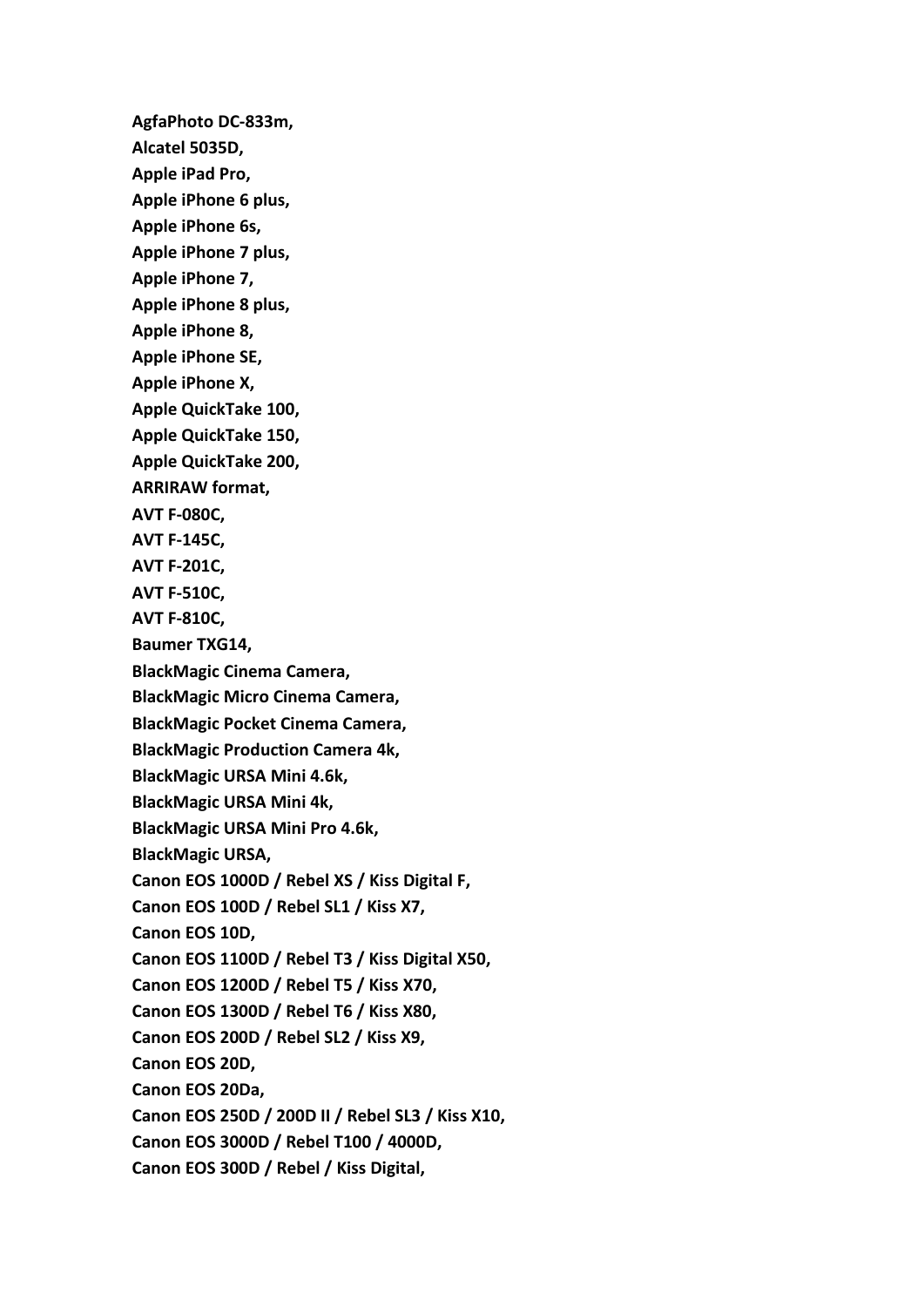**Canon EOS 30D, Canon EOS 350D / Rebel XT / Kiss Digital N, Canon EOS 400D / Rebel XTi / Kiss Digital X, Canon EOS 40D, Canon EOS 450D / Rebel XSi / Kiss Digital X2, Canon EOS 500D / Rebel T1i / Kiss Digital X3, Canon EOS 50D, Canon EOS 550D / Rebel T2i / Kiss Digital X4, Canon EOS 5D Mark II, Canon EOS 5D Mark III, Canon EOS 5D Mark IV, Canon EOS 5D, Canon EOS 5DS R, Canon EOS 5DS, Canon EOS 600D / Rebel T3i / Kiss Digital X5, Canon EOS 60D, Canon EOS 60Da, Canon EOS 650D / Rebel T4i / Kiss Digital X6i, Canon EOS 6D Mark II, Canon EOS 6D, Canon EOS 700D / Rebel T5i / Kiss X7i, Canon EOS 70D, Canon EOS 750D / Rebel T6i / Kiss X8i, Canon EOS 760D / Rebel T6S / 8000D, Canon EOS 77D / 9000D, Canon EOS 7D Mark II, Canon EOS 7D, Canon EOS 800D / Rebel T7i / Kiss X9i, Canon EOS 850D / Rebel T8i / Kiss X10i, Canon EOS 80D, Canon EOS 90D, Canon EOS C500, Canon EOS D2000C, Canon EOS D30, Canon EOS D60, Canon EOS M, Canon EOS M10, Canon EOS M100, Canon EOS M2, Canon EOS M200, Canon EOS M3,**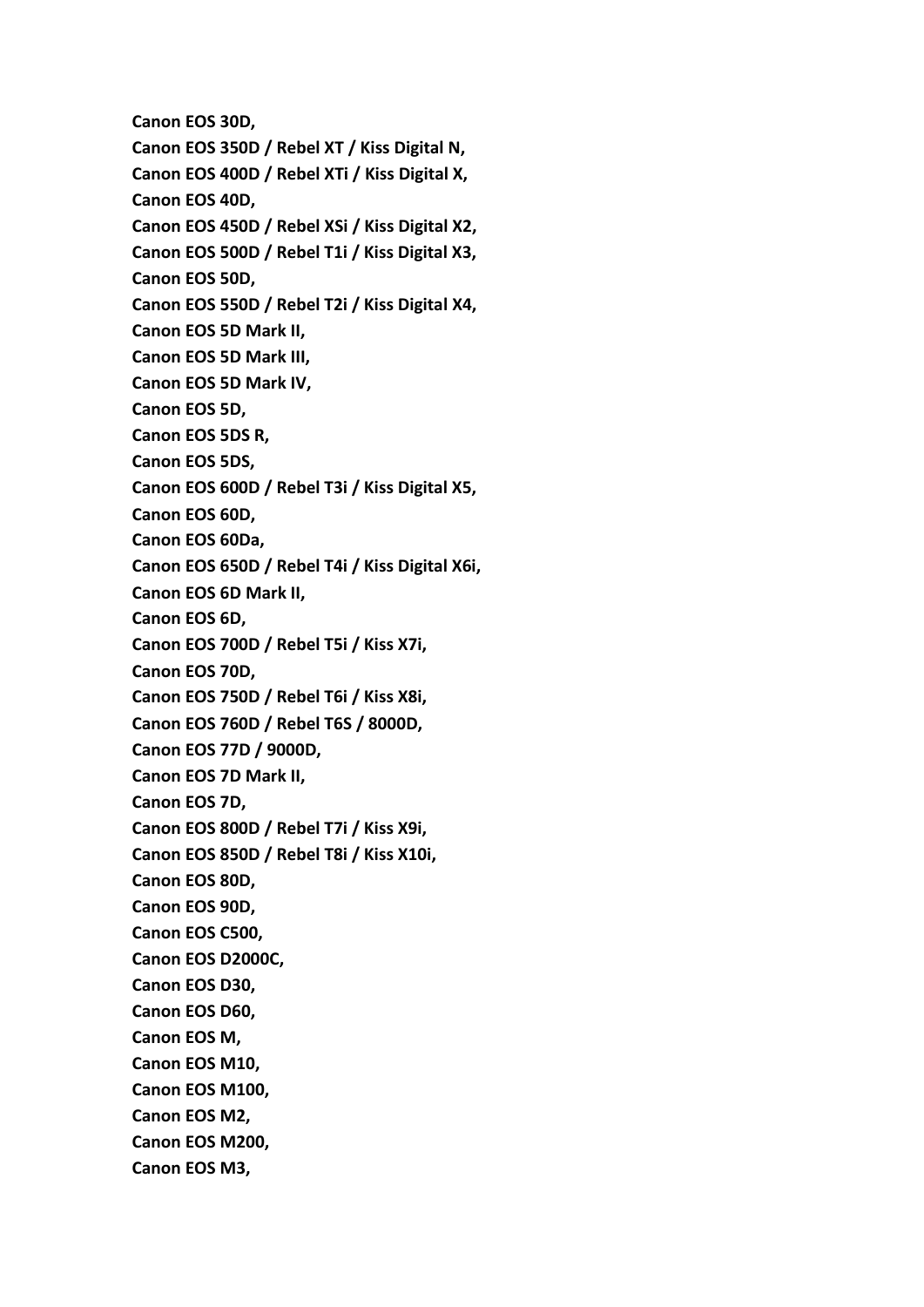**Canon EOS M5, Canon EOS M50, Canon EOS M6 Mark II, Canon EOS M6, Canon EOS R, Canon EOS R5, Canon EOS R6, Canon EOS RP, Canon EOS-1D C, Canon EOS-1D Mark II N, Canon EOS-1D Mark II, Canon EOS-1D Mark III, Canon EOS-1D Mark IV, Canon EOS-1D X Mark II, Canon EOS-1D X Mark III, Canon EOS-1D X, Canon EOS-1Ds Mark II, Canon EOS-1Ds Mark III, Canon EOS-1DS, Canon PowerShot 600, Canon PowerShot A3300 IS, Canon PowerShot A410, Canon PowerShot A460, Canon PowerShot A470, Canon PowerShot A5 Zoom, Canon PowerShot A5, Canon PowerShot A50, Canon PowerShot A530, Canon PowerShot A540, Canon PowerShot A550, Canon PowerShot A570, Canon PowerShot A590, Canon PowerShot A610, Canon PowerShot A620, Canon PowerShot A630, Canon PowerShot A640, Canon PowerShot A650, Canon PowerShot A710 IS, Canon PowerShot A720 IS, Canon PowerShot D10, Canon PowerShot ELPH 130 IS,**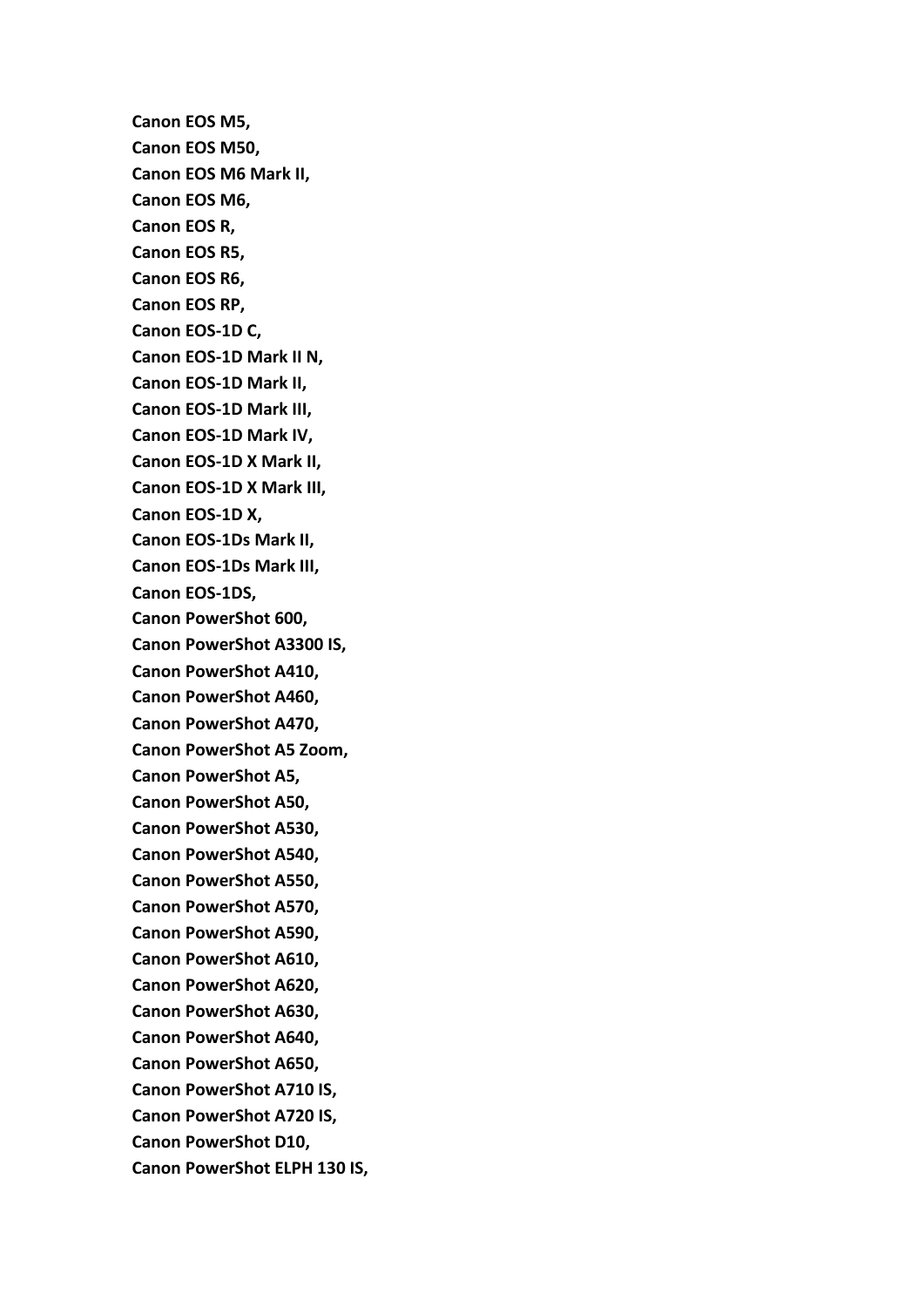**Canon PowerShot ELPH 160 IS, Canon PowerShot G1 X Mark II, Canon PowerShot G1 X Mark III, Canon PowerShot G1 X, Canon PowerShot G1, Canon PowerShot G10, Canon PowerShot G11, Canon PowerShot G12, Canon PowerShot G15, Canon PowerShot G16, Canon PowerShot G2, Canon PowerShot G3 X, Canon PowerShot G3, Canon PowerShot G5 X Mark II, Canon PowerShot G5 X, Canon PowerShot G5, Canon PowerShot G6, Canon PowerShot G7 X Mark II, Canon PowerShot G7 X Mark III, Canon PowerShot G7 X, Canon PowerShot G7, Canon PowerShot G9 X Mark II, Canon PowerShot G9 X, Canon PowerShot G9, Canon PowerShot IXUS 160, Canon PowerShot IXUS 900Ti, Canon PowerShot Pro1, Canon PowerShot Pro70, Canon PowerShot Pro90 IS, Canon PowerShot S100, Canon PowerShot S100V, Canon PowerShot S110, Canon PowerShot S120, Canon PowerShot S2 IS, Canon PowerShot S3 IS, Canon PowerShot S30, Canon PowerShot S40, Canon PowerShot S45, Canon PowerShot S5 IS, Canon PowerShot S50, Canon PowerShot S60,**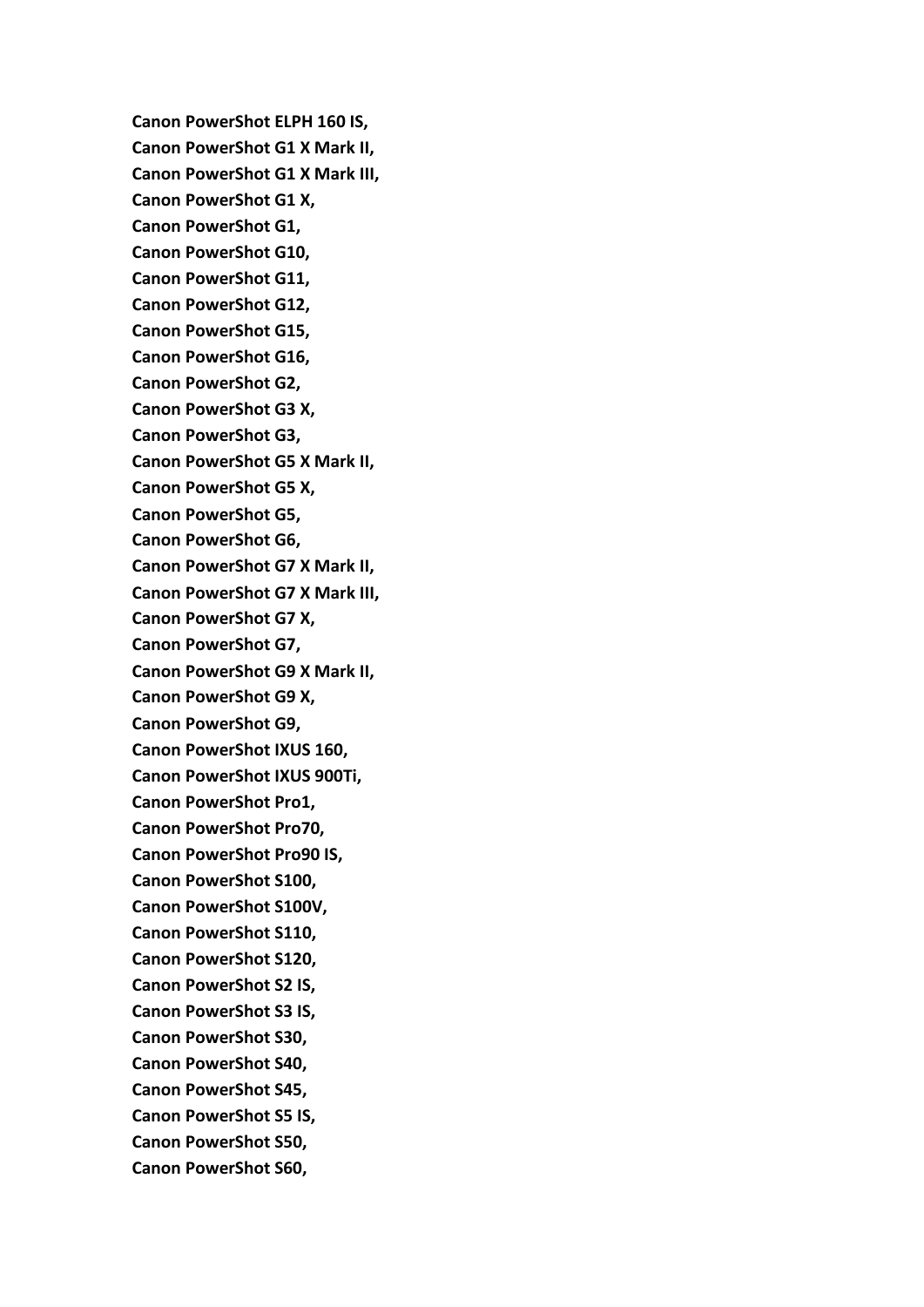**Canon PowerShot S70, Canon PowerShot S90, Canon PowerShot S95, Canon PowerShot SD300, Canon PowerShot SD750, Canon PowerShot SD950, Canon PowerShot SX1 IS, Canon PowerShot SX10 IS, Canon PowerShot SX100 IS, Canon PowerShot SX110 IS, Canon PowerShot SX120 IS, Canon PowerShot SX130 IS, Canon PowerShot SX160 IS, Canon PowerShot SX20 IS, Canon PowerShot SX220 HS, Canon PowerShot SX30 IS, Canon PowerShot SX50 HS, Canon PowerShot SX510 HS, Canon PowerShot SX60 HS, Canon PowerShot SX70 HS, Casio EX-10, Casio EX-100, Casio EX-100F, Casio EX-100PRO, Casio EX-F1, Casio EX-FC300S, Casio EX-FC400S, Casio EX-FH100, Casio EX-FH20, Casio EX-FH25, Casio Exlim Pro 505, Casio Exlim Pro 600, Casio Exlim Pro 700, Casio EX-S100, Casio EX-S20, Casio EX-Z1050, Casio EX-Z1080, Casio EX-Z4, Casio EX-Z50, Casio EX-Z500, Casio EX-Z55,**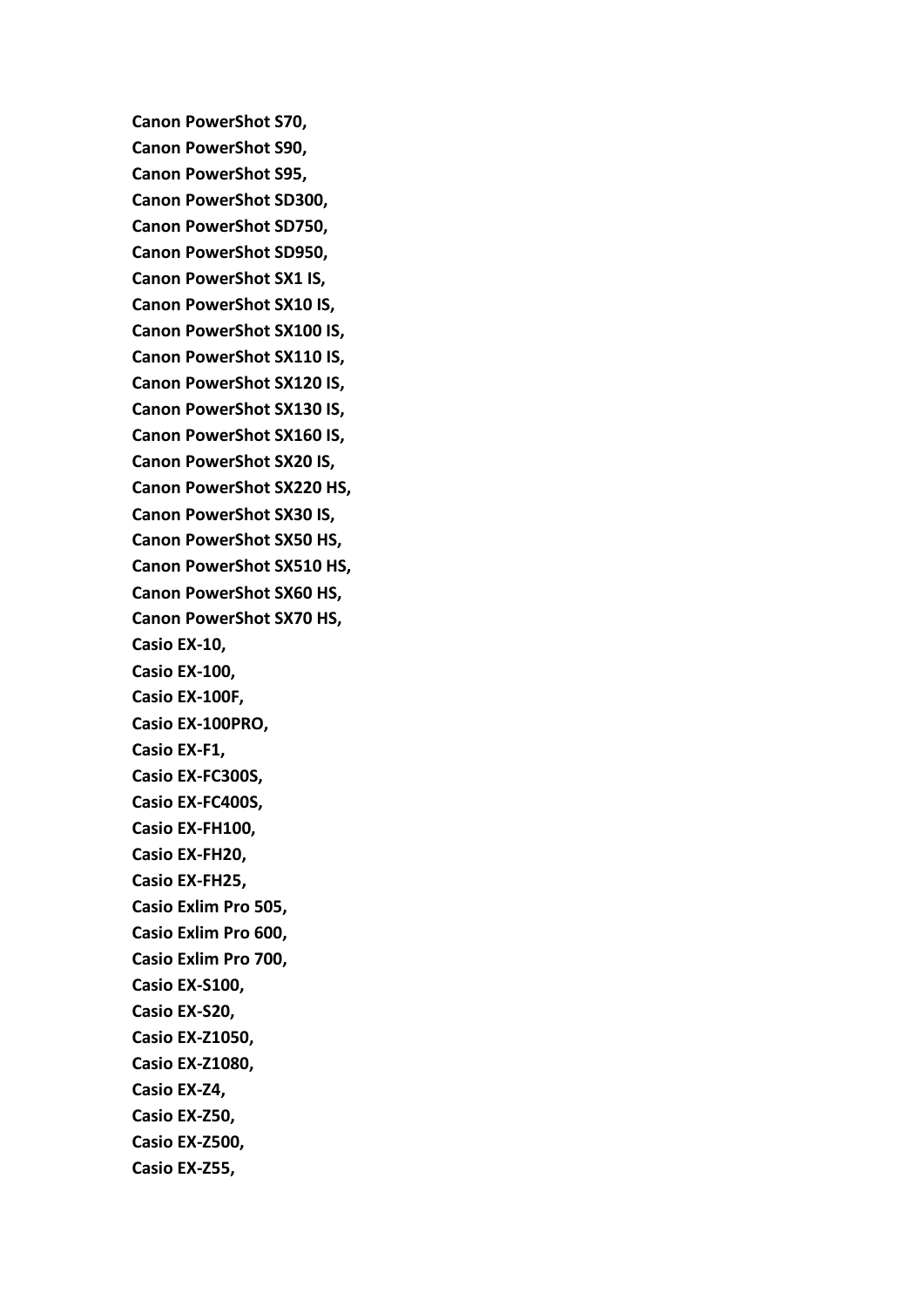**Casio EX-Z60, Casio EX-Z75, Casio EX-Z750, Casio EX-Z8, Casio EX-Z850, Casio EX-ZR100, Casio EX-ZR1000, Casio EX-ZR1100, Casio EX-ZR1200, Casio EX-ZR1300, Casio EX-ZR1500, Casio EX-ZR3000, Casio EX-ZR3100, Casio EX-ZR3200, Casio EX-ZR3500, Casio EX-ZR3600, Casio EX-ZR3700, Casio EX-ZR4000/5000, Casio EX-ZR4100, Casio EX-ZR5100, Casio EX-ZR700, Casio EX-ZR710, Casio EX-ZR750, Casio EX-ZR800, Casio EX-ZR850, Casio QV-2000UX, Casio QV-3000EX, Casio QV-3500EX, Casio QV-4000, Casio QV-5700, Casio QV-R41, Casio QV-R51, Casio QV-R61, Contax N Digital, Creative PC-CAM 600, Digital Bolex D16, Digital Bolex D16M, DJI Mavic 3, DXO One, Epson R-D1, Epson R-D1s,**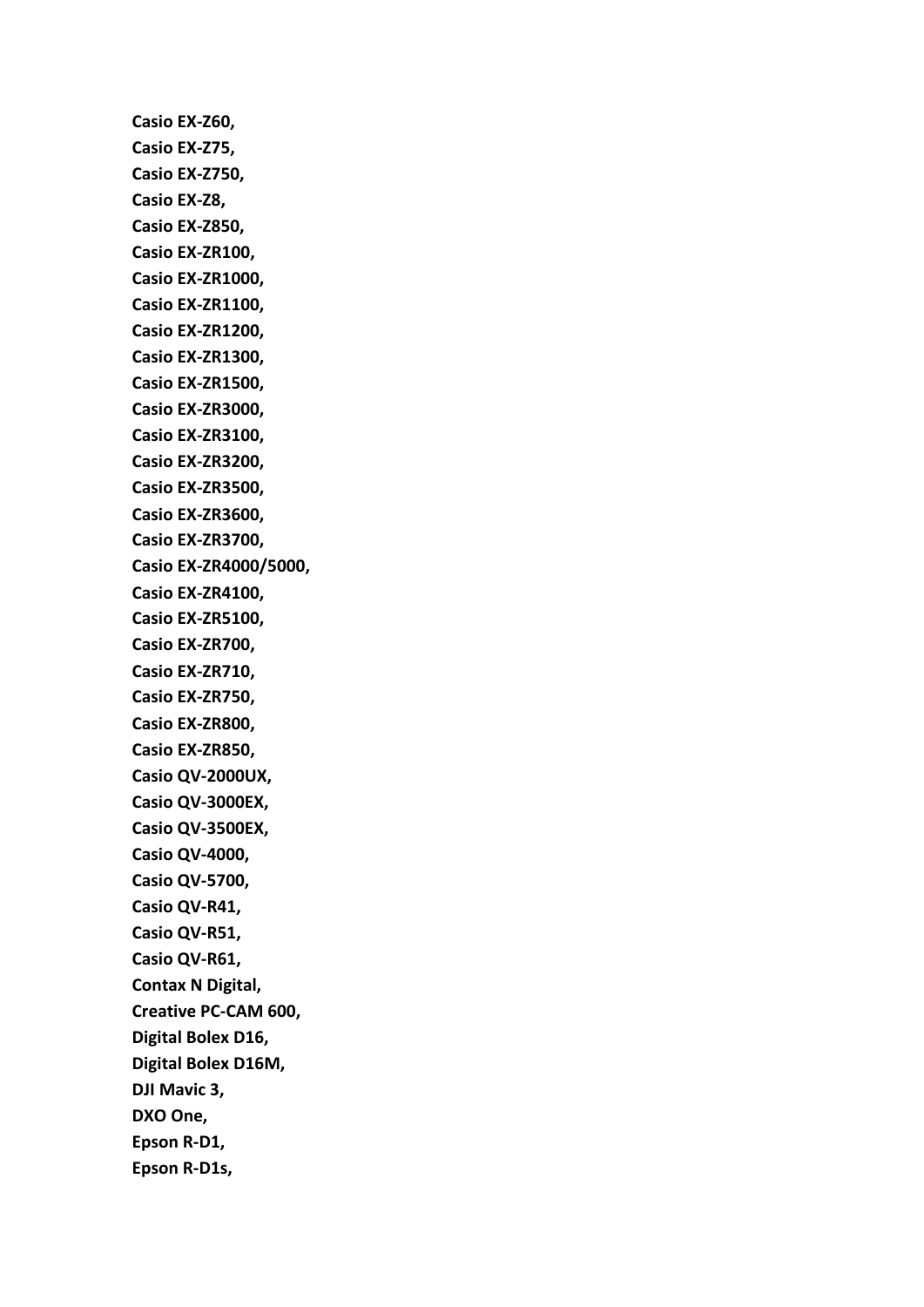**Epson R-D1x, Foculus 531C, FujiFilm E505, FujiFilm E550, FujiFilm E900, FujiFilm F505EXR, FujiFilm F550EXR, FujiFilm F600EXR, FujiFilm F605EXR, FujiFilm F700, FujiFilm F710, FujiFilm F770EXR, FujiFilm F775EXR, FujiFilm F800, FujiFilm F800EXR, FujiFilm F810, FujiFilm F900EXR, FujiFilm GFX 100, FujiFilm GFX 100S, FujiFilm GFX 50R, FujiFilm GFX 50S, FujiFilm GFX 50S II, FujiFilm HS10/HS11, FujiFilm HS20EXR, FujiFilm HS22EXR, FujiFilm HS30EXR, FujiFilm HS33EXR, FujiFilm HS35EXR, FujiFilm HS50EXR, FujiFilm IS-1, FujiFilm ISPro, FujiFilm S1, FujiFilm S100FS, FujiFilm S200EXR, FujiFilm S205EXR, FujiFilm S20Pro, FujiFilm S2Pro, FujiFilm S3Pro, FujiFilm S5000, FujiFilm S5100/S5500, FujiFilm S5200/S5600,**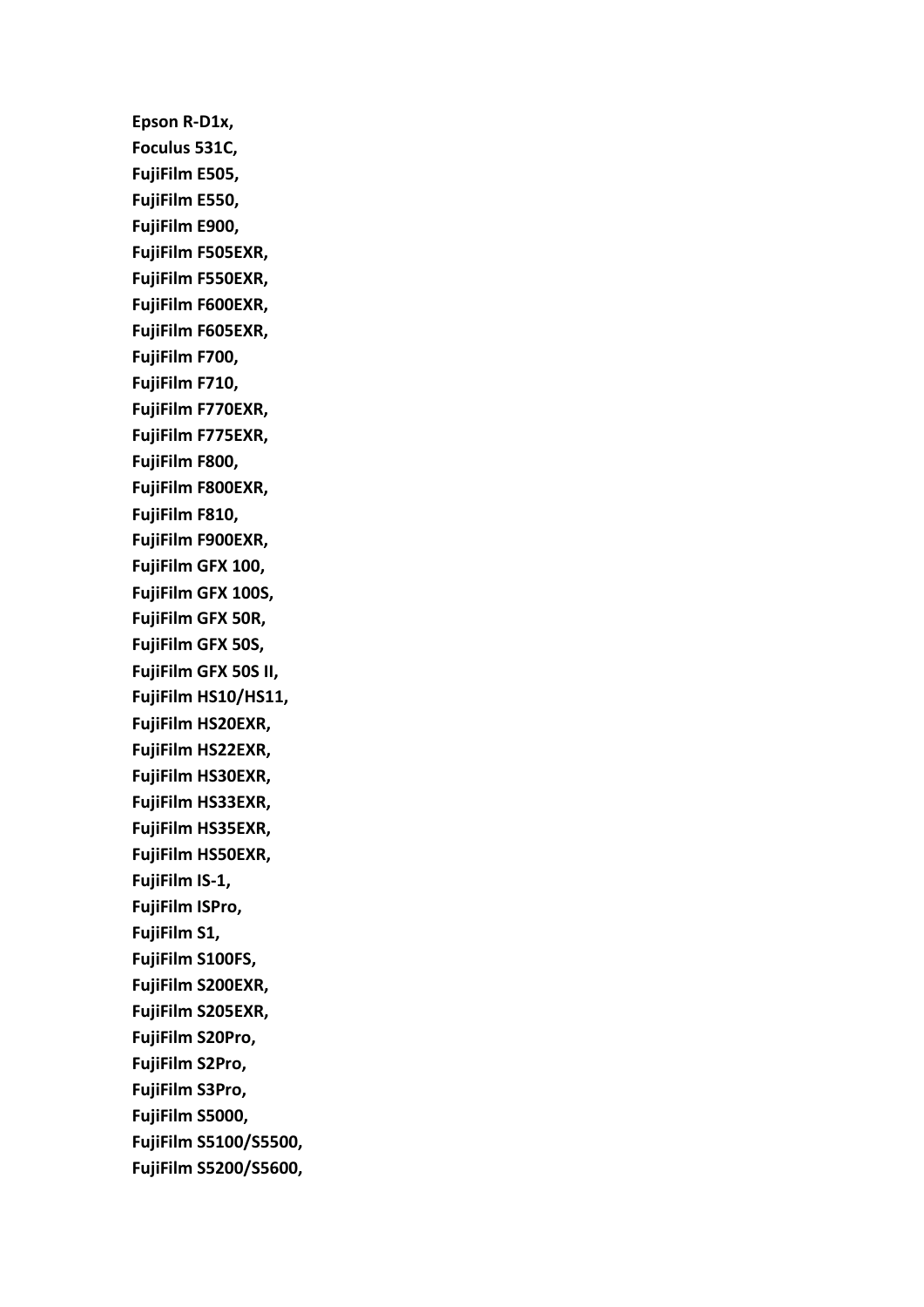**FujiFilm S5Pro, FujiFilm S6000fd, FujiFilm S6500fd, FujiFilm S7000, FujiFilm S9000/S9500, FujiFilm S9100/S9600, FujiFilm SL1000, FujiFilm X10, FujiFilm X100, FujiFilm X100f, FujiFilm X100S, FujiFilm X100T, FujiFilm X100V, FujiFilm X20, FujiFilm X30, FujiFilm X70, FujiFilm X-A1, FujiFilm X-A10, FujiFilm X-A2, FujiFilm X-A20, FujiFilm X-A3, FujiFilm X-A5, FujiFilm X-A7, FujiFilm X-E1, FujiFilm X-E2, FujiFilm X-E2S, FujiFilm X-E3, FujiFilm X-E4, FujiFilm XF1, FujiFilm X-H1, FujiFilm X-M1, FujiFilm X-Pro1, FujiFilm X-Pro2, FujiFilm X-Pro3, FujiFilm XQ1, FujiFilm XQ2, FujiFilm X-S1, Fujifilm X-S10, FujiFilm X-T1 Graphite Silver, FujiFilm X-T1 IR, FujiFilm X-T1,**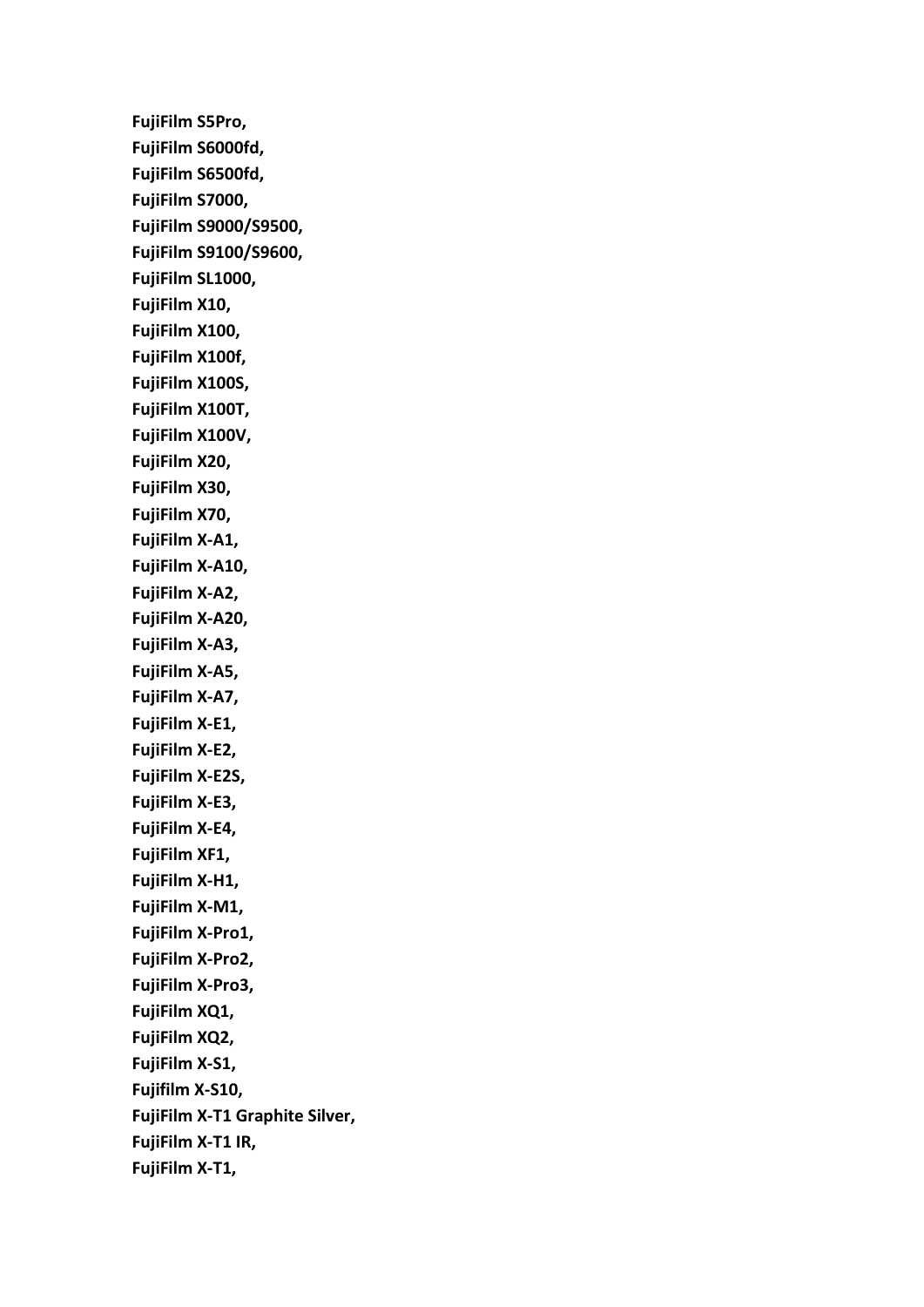**FujiFilm X-T10, FujiFilm X-T2, FujiFilm X-T20, FujiFilm X-T200, FujiFilm X-T3, FujiFilm X-T30, FujiFilm X-T30 II, FujiFilm X-T4 (uncompressed and lossless compressed only), Gione E7, GITUP GIT2, GITUP GIT2P, Google Pixel 2 XL, Google Pixel 2, Google Pixel XL, Google Pixel, Hasselblad 503CWD, Hasselblad A6D-100c, Hasselblad CF-22, Hasselblad CF-22MS, Hasselblad CF-31, Hasselblad CF-39, Hasselblad CF-39MS, Hasselblad CFH-22, Hasselblad CFH-39, Hasselblad CFV, Hasselblad CFV-50c, Hasselblad H2D-22, Hasselblad H2D-39, Hasselblad H3D-22, Hasselblad H3D-31, Hasselblad H3D-39, Hasselblad H3DII-22, Hasselblad H3DII-31, Hasselblad H3DII-39, Hasselblad H3DII-50, Hasselblad H4D-31, Hasselblad H4D-40, Hasselblad H4D-50, Hasselblad H4D-60, Hasselblad H5D-40, Hasselblad H5D-50,**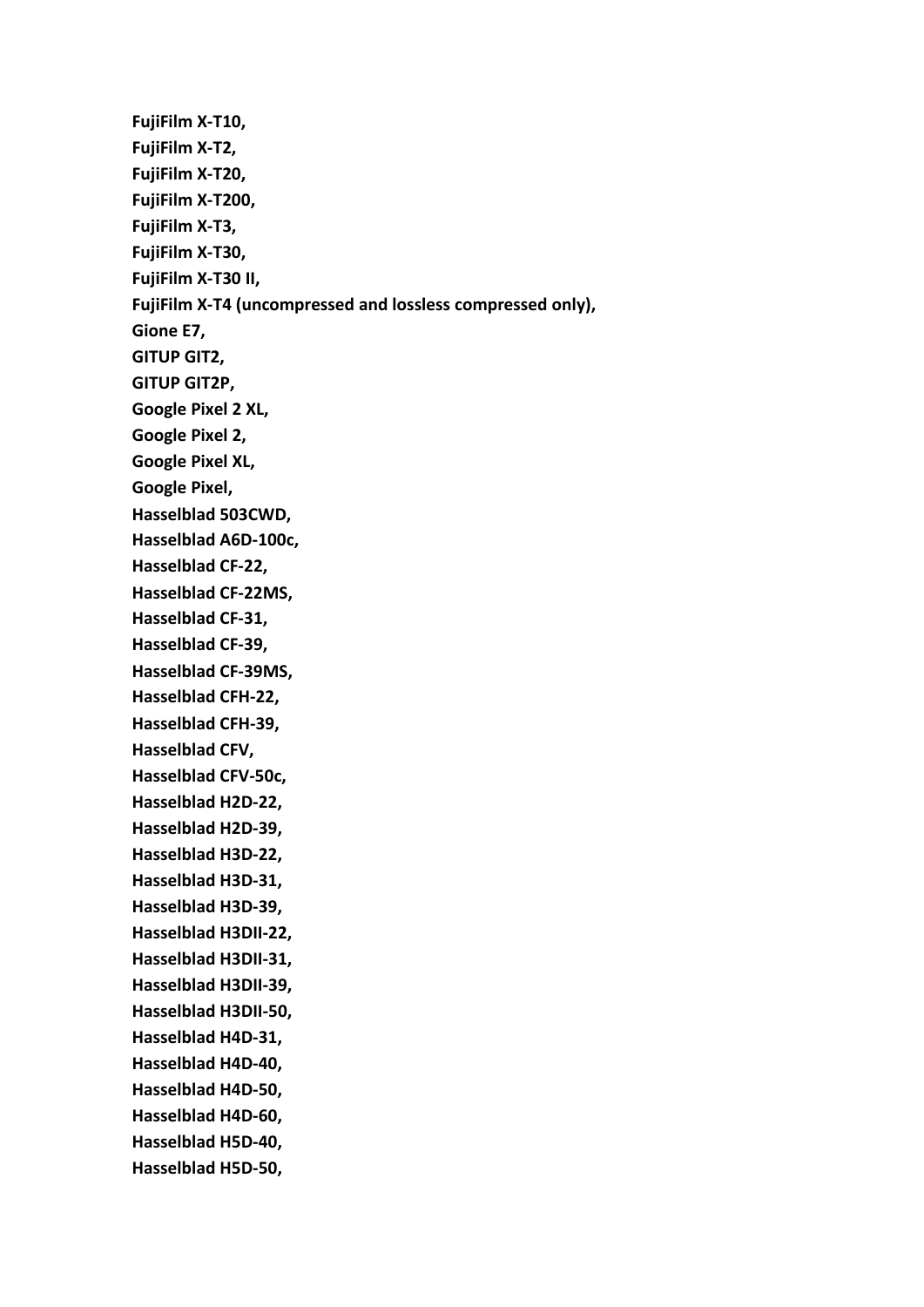**Hasselblad H5D-50c, Hasselblad H5D-60, Hasselblad H6D-100c, Hasselblad HV, Hasselblad L1D-20c, Hasselblad Lunar, Hasselblad Lusso, Hasselblad Stellar II, Hasselblad Stellar, Hasselblad True Zoom, Hasselblad V96C, Hasselblad X1D II 50C Hasselblad X1D, HTC 10, HTC MyTouch 4G, HTC One (A9), HTC One (M9), HTC UltraPixel, Huawei Honor9, Huawei L09, Huawei Mate10(BLA-L29), Huawei P9, Ikonoskop A-Cam dII Panchromatic, Ikonoskop A-Cam dII, Imacon Ixpress 132C, Imacon Ixpress 384, 384C, Imacon Ixpress 528C, Imacon Ixpress 96, 96C, ISG 2020x1520, JaiPulnix BB-500CL, JaiPulnix BB-500GE, Kinefinity KineMINI, Kinefinity KineRAW Mini, Kinefinity KineRAW S35, Kodak C330, Kodak C603, Kodak DC120, Kodak DC20, Kodak DC25, Kodak DC40, Kodak DC50,**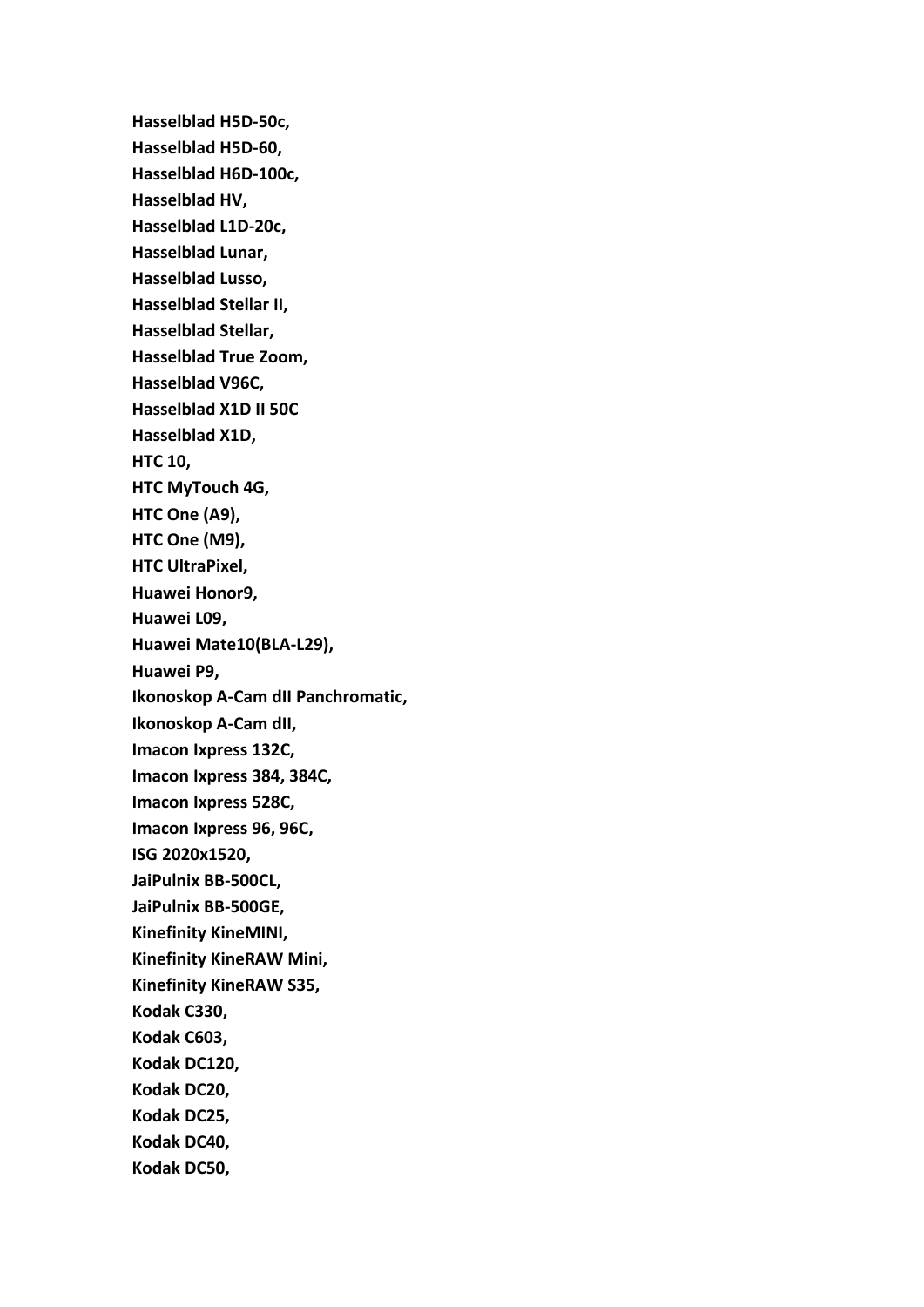**Kodak DCS Pro 14n, Kodak DCS Pro 14nx, Kodak DCS Pro SLR/c, Kodak DCS Pro SLR/n, Kodak DCS200, Kodak DCS315C, Kodak DCS330C, Kodak DCS420, Kodak DCS460, Kodak DCS460A, Kodak DCS460D, Kodak DCS520C, Kodak DCS620C, Kodak DCS620X, Kodak DCS660C, Kodak DCS660M, Kodak DCS720X, Kodak DCS760C, Kodak DCS760M, Kodak EOSDCS1, Kodak EOSDCS3B, Kodak KAI-0340, Kodak NC2000F, Kodak P712, Kodak P850, Kodak P880, Kodak PB645C, Kodak PB645H, Kodak PB645M, Kodak ProBack, Kodak S-1, Kodak Z1015, Kodak Z980, Kodak Z981, Kodak Z990, Konica KD-400Z, Konica KD-510Z, Leaf AFi 5, Leaf AFi 6, Leaf AFi 7, Leaf AFi-II 10,**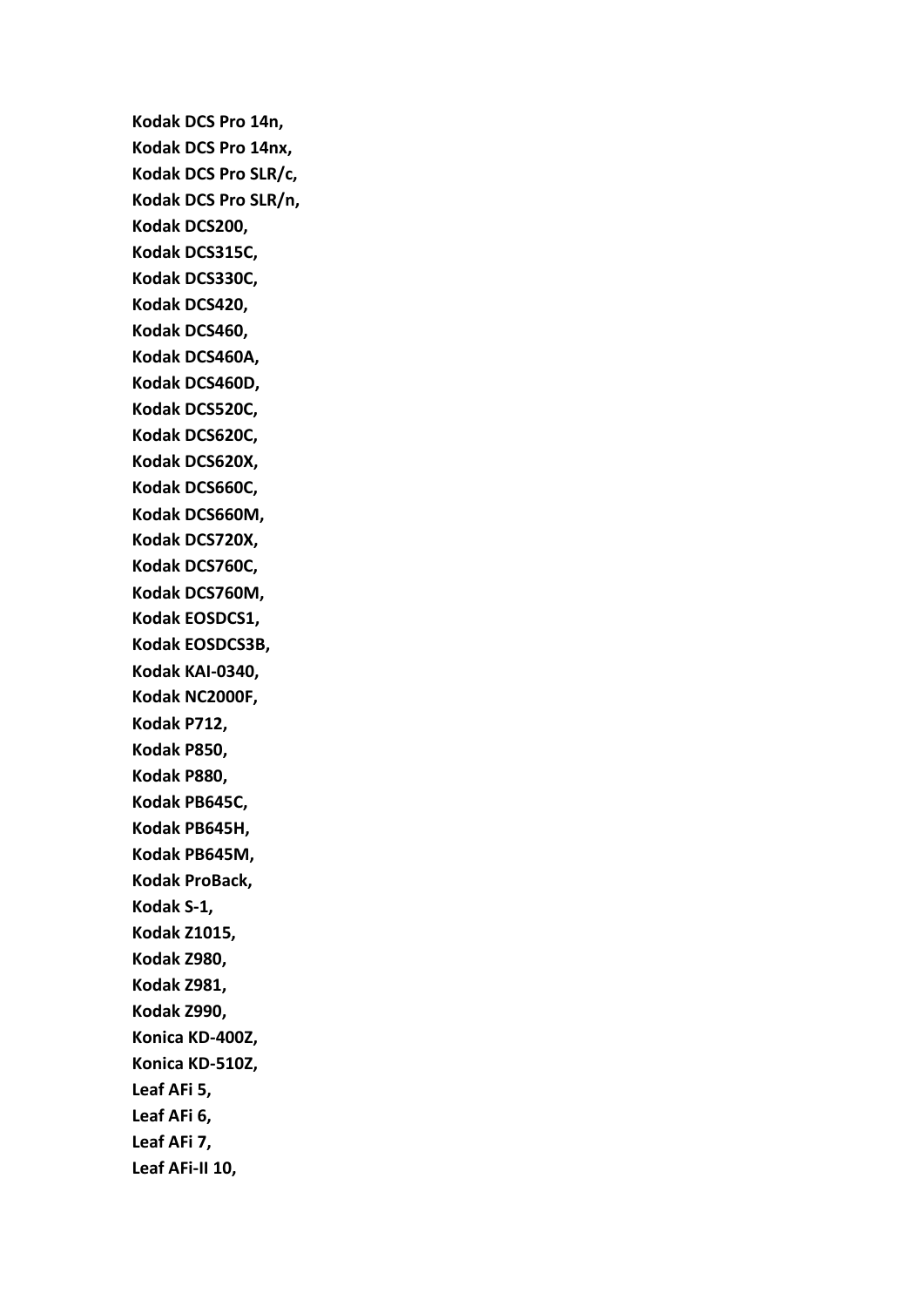**Leaf AFi-II 10R, Leaf AFi-II 6, Leaf AFi-II 7, Leaf Aptus 17, Leaf Aptus 22, Leaf Aptus 54S, Leaf Aptus 65, Leaf Aptus 65S, Leaf Aptus 75, Leaf Aptus 75S, Leaf Aptus-II 10, Leaf Aptus-II 10R, Leaf Aptus-II 12, Leaf Aptus-II 12R, Leaf Aptus-II 5, Leaf Aptus-II 6, Leaf Aptus-II 7, Leaf Aptus-II 8, Leaf Cantare XY, Leaf Cantare, Leaf CatchLight, Leaf CMost, Leaf Credo 40, Leaf Credo 50, Leaf Credo 60, Leaf Credo 80 (low compression mode only), Leaf DCB-II, Leaf Valeo 11, Leaf Valeo 17, Leaf Valeo 17wi, Leaf Valeo 22, Leaf Valeo 22wi, Leaf Valeo 6, Leaf Volare, Leica C (Typ 112), Leica CL, Leica Digilux 2, Leica Digilux 3, Leica Digital-Modul-R, Leica D-Lux (Typ 109), Leica D-LUX2,**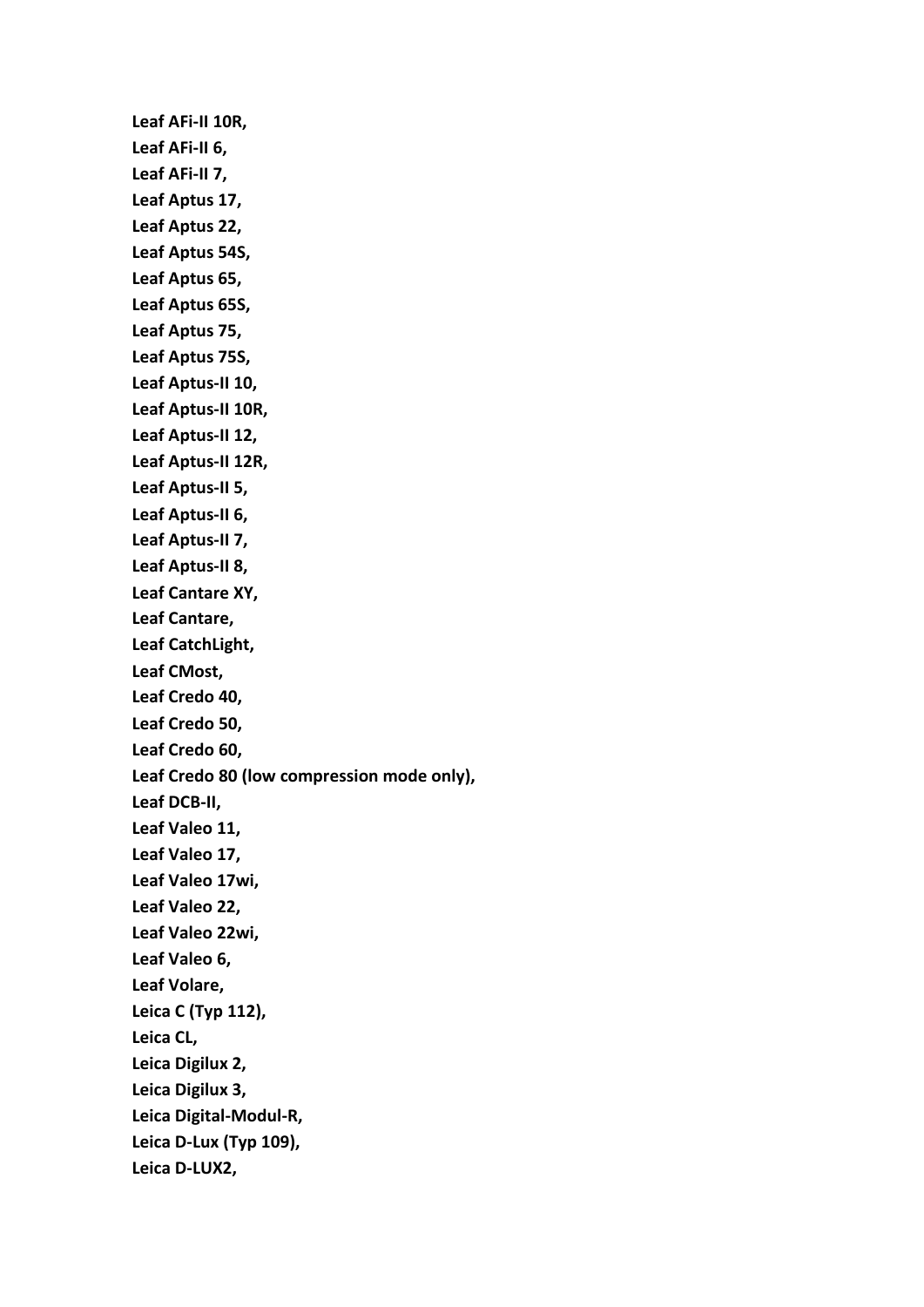**Leica D-LUX3, Leica D-LUX4, Leica D-LUX5, Leica D-LUX6, Leica D-LUX7, Leica D-LUXY, Leica M (Typ 240), Leica M (Typ 262), Leica M Monochrom, Leica M10, Leica M10-D, Leica M10-P, Leica M10-R, Leica M11, Leica M8, Leica M8.2, Leica M9, Leica M-D (Typ 262), Leica M-E, Leica Monochrom (Typ 240), Leica Monochrom (Typ 246), Leica M-P, Leica Q (Typ 116), Leica Q2, Leica Q-P, Leica R8, Leica S (Typ 007), Leica S, Leica S2, Leica S3, Leica SL (Typ 601), Leica SL2, Leica SL2-S, Leica T (Typ 701), Leica TL, Leica TL2, Leica V-Lux (Typ 114), Leica V-LUX1, Leica V-LUX2, Leica V-LUX3, Leica V-LUX4,**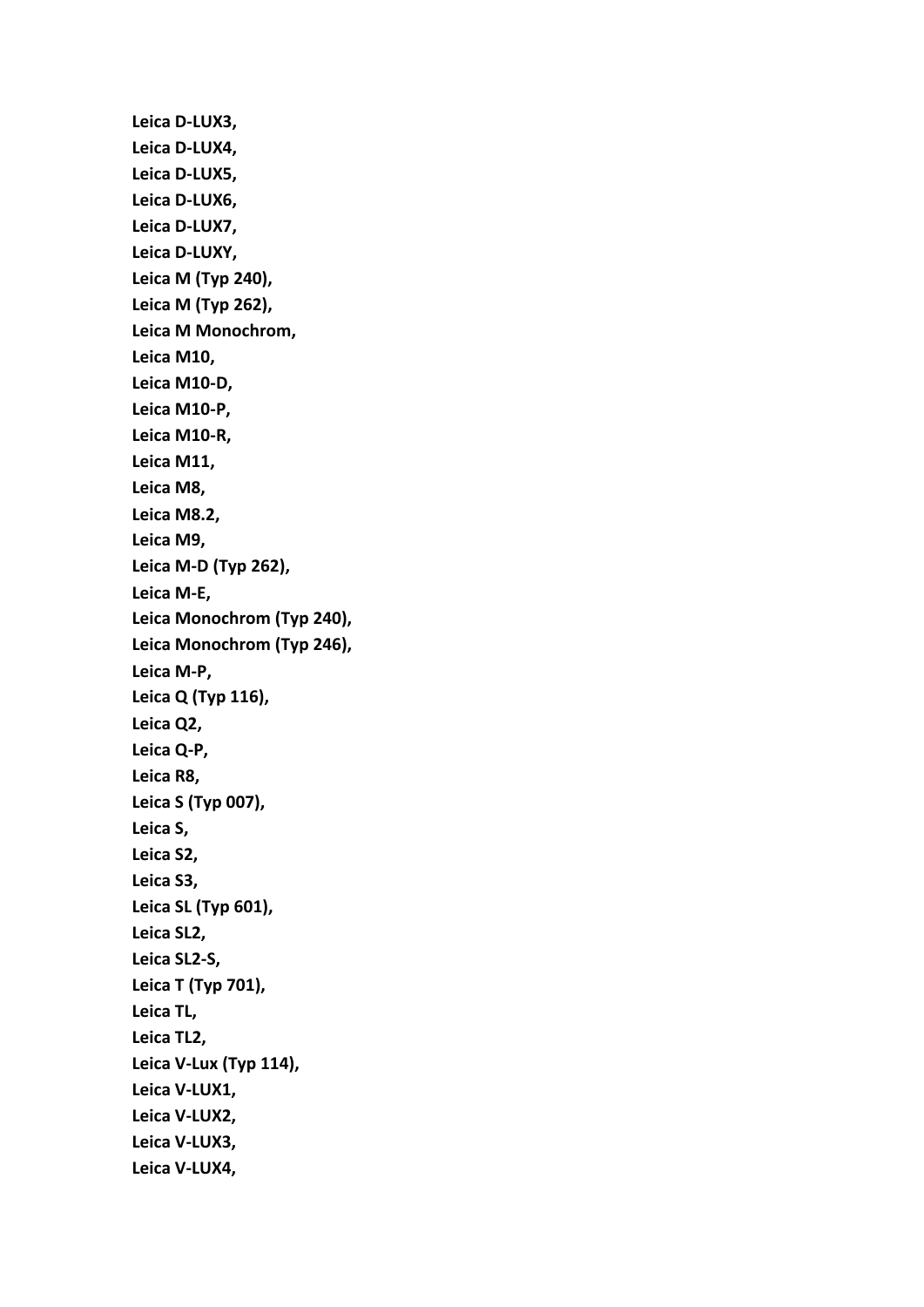**Leica V-LUX5, Leica X (Typ 113), Leica X VARIO (Typ 107), Leica X1, Leica X2, Leica X-E (Typ 102), Leica X-U (Typ 113), Lenovo a820, LG G3, LG G4, LG VS995, Logitech Fotoman Pixtura, Mamiya DM22, Mamiya DM28, Mamiya DM33, Mamiya DM40, Mamiya DM56, Mamiya M18, Mamiya M22, Mamiya M31, Mamiya ZD, Meizy MX4, Micron 2010, Minolta Alpha/Dynax/Maxxum 5D, Minolta Alpha/Dynax/Maxxum 7D, Minolta DiMAGE 5, Minolta DiMAGE 7, Minolta DiMAGE 7Hi, Minolta DiMAGE 7i, Minolta DiMAGE A1, Minolta DiMAGE A2, Minolta DiMAGE A200, Minolta DiMAGE G400, Minolta DiMAGE G500, Minolta DiMAGE G530, Minolta DiMAGE G600, Minolta DiMAGE Z2, Motorola PIXL, Nikon 1 AW1, Nikon 1 J1, Nikon 1 J2,**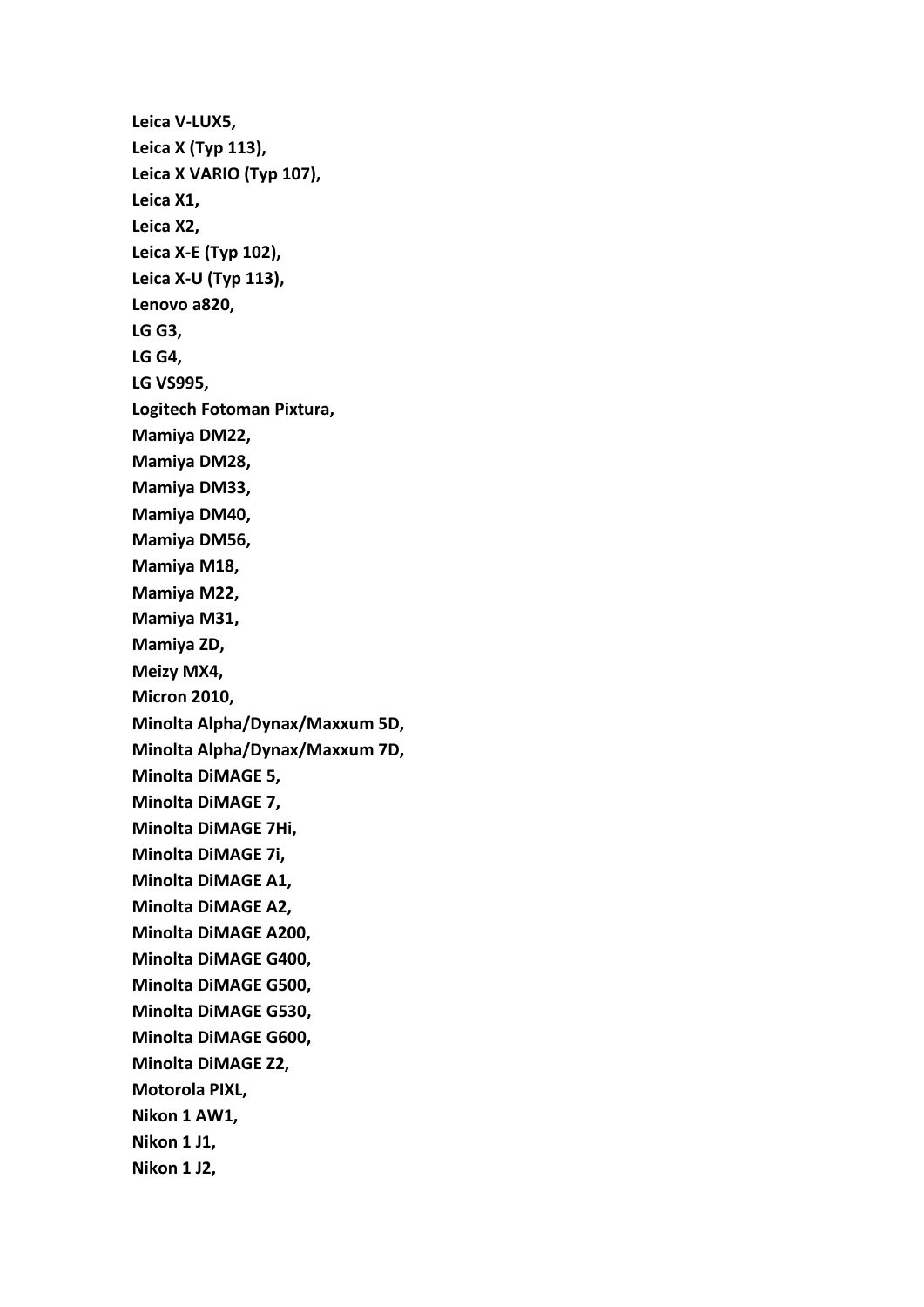**Nikon 1 J3, Nikon 1 J4, Nikon 1 J5, Nikon 1 S1, Nikon 1 S2, Nikon 1 V1, Nikon 1 V2, Nikon 1 V3, Nikon 2 S1, Nikon Coolpix A, Nikon Coolpix A1000, Nikon Coolpix B700, Nikon Coolpix P1000, Nikon Coolpix P330, Nikon Coolpix P340, Nikon Coolpix P6000, Nikon Coolpix P7000, Nikon Coolpix P7100, Nikon Coolpix P7700, Nikon Coolpix P7800, Nikon Coolpix P950, Nikon Coolpix S6, Nikon D1, Nikon D100, Nikon D1H, Nikon D200, Nikon D2H, Nikon D2Hs, Nikon D2X, Nikon D2Xs, Nikon D3, Nikon D300, Nikon D3000, Nikon D300s, Nikon D3100, Nikon D3200, Nikon D3300, Nikon D3400, Nikon D3500, Nikon D3s, Nikon D3X,**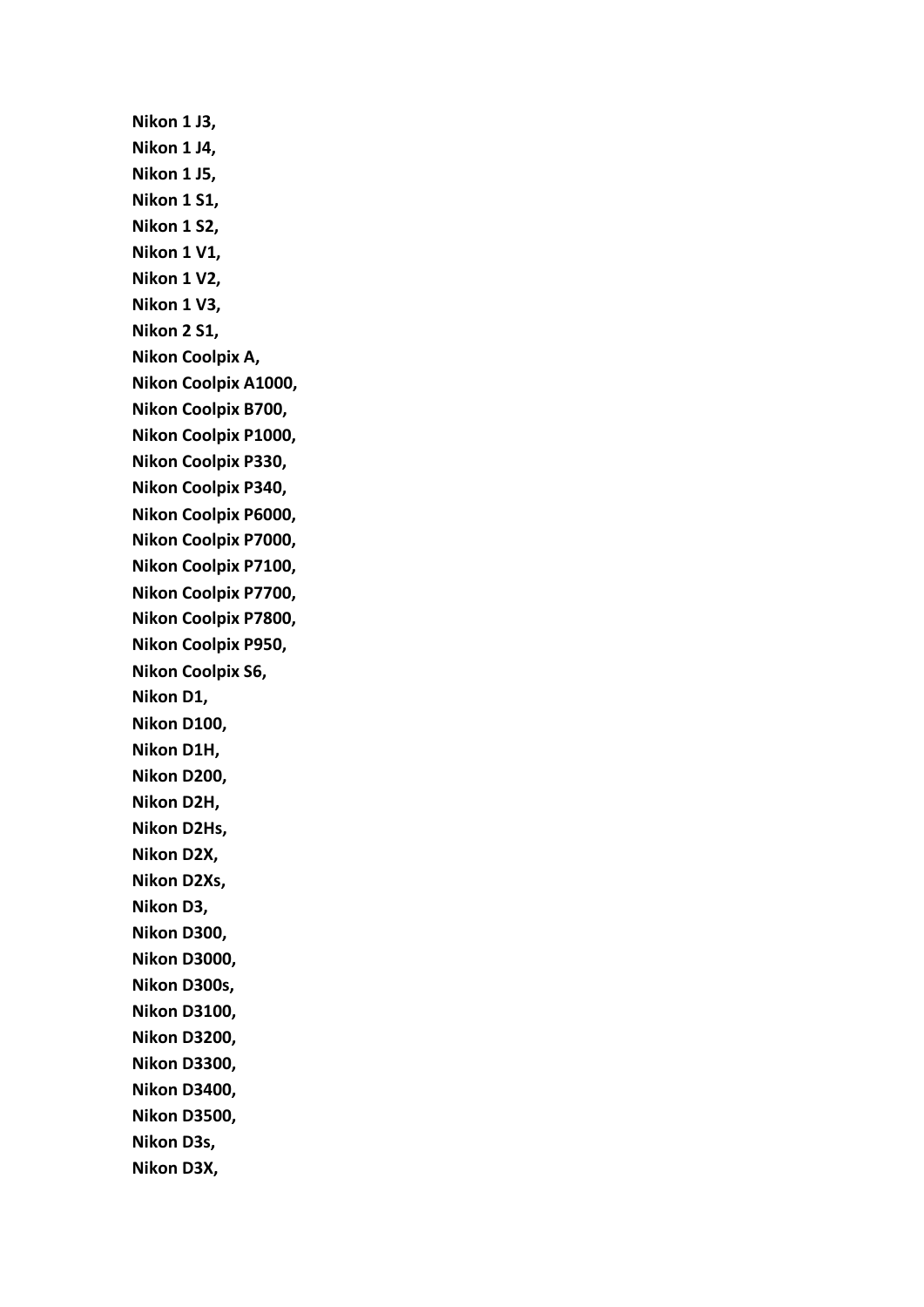**Nikon D4, Nikon D40, Nikon D40X, Nikon D4s, Nikon D5, Nikon D50, Nikon D500, Nikon D5000, Nikon D5100, Nikon D5200, Nikon D5300, Nikon D5500, Nikon D5600, Nikon D60, Nikon D600, Nikon D610, Nikon D70, Nikon D700, Nikon D7000, Nikon D70s, Nikon D7100, Nikon D7200, Nikon D750, Nikon D7500, Nikon D780, Nikon D80, Nikon D800, Nikon D800E, Nikon D810, Nikon D810A, Nikon D850, Nikon D90, Nikon Df, Nikon E2100, Nikon E2500, Nikon E3200, Nikon E3700, Nikon E4300, Nikon E4500, Nikon E5000, Nikon E5400,**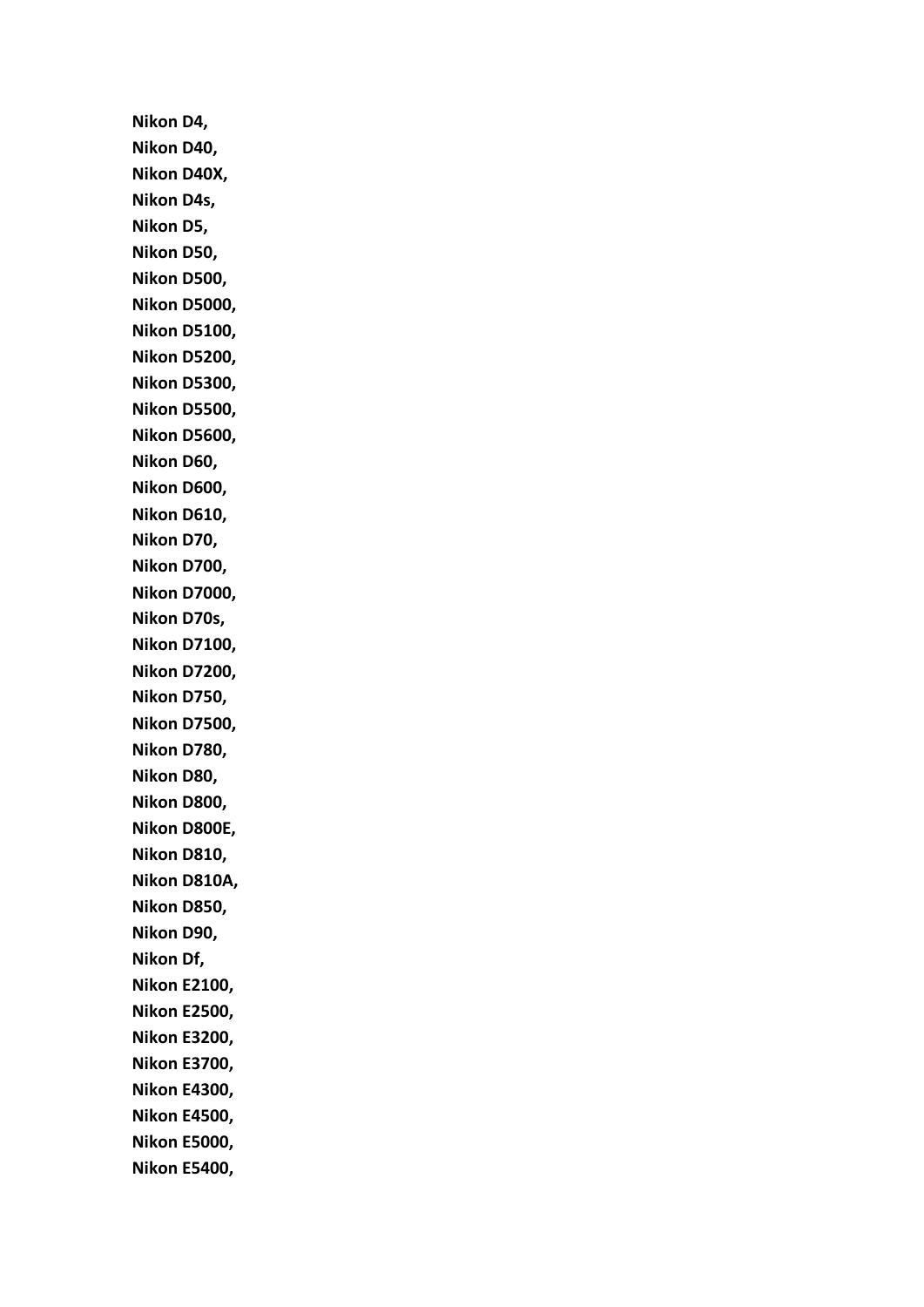**Nikon E5700, Nikon E700, Nikon E800, Nikon E8400, Nikon E8700, Nikon E880, Nikon E8800, Nikon E900, Nikon E950, Nikon E990, Nikon E995, Nikon Z fc, Nikon Z50, Nikon Z5, Nikon Z6, Nikon Z6 II, Nikon Z7, Nikon Z7 II, Nokia Lumia 1020, Nokia Lumia 1520, Nokia Lumia 950 XL, Nokia N95, Nokia X2, Olympus AIR A01, Olympus C3030Z, Olympus C5050Z, Olympus C5060Z, Olympus C7070WZ, Olympus C70Z / C7000Z, Olympus C740UZ, Olympus C770UZ, Olympus C8080WZ, Olympus E-1, Olympus E-10, Olympus E-20, Olympus E-3, Olympus E-30, Olympus E-300, Olympus E-330, Olympus E-400, Olympus E-410,**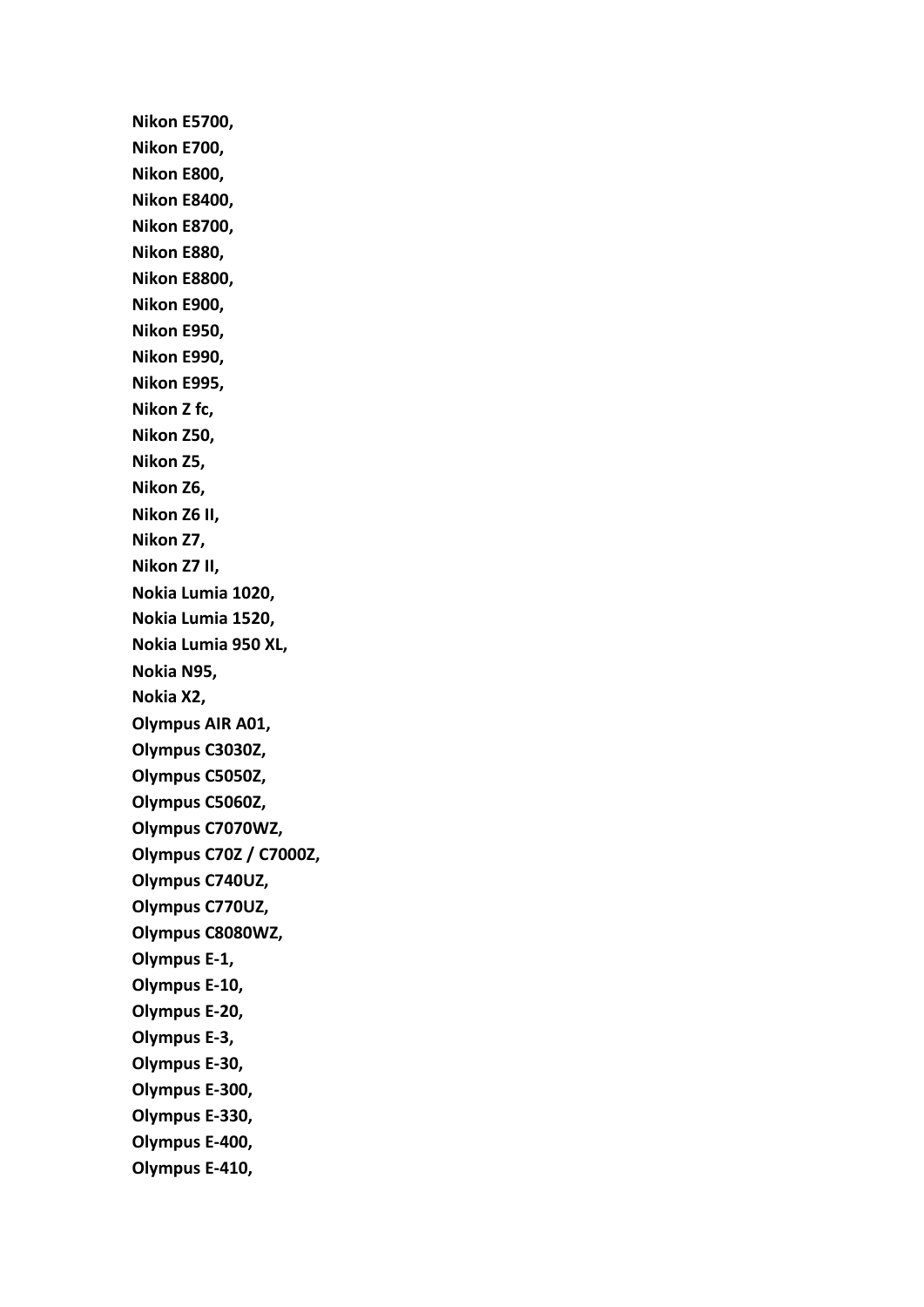**Olympus E-420, Olympus E-450, Olympus E-5, Olympus E-500, Olympus E-510, Olympus E-520, Olympus E-600, Olympus E-620, Olympus E-M1 Mark II, Olympus E-M1 Mark III, Olympus E-M1, Olympus E-M10 Mark II, Olympus E-M10 Mark III, Olympus E-M10 Mark IV, Olympus E-M10, Olympus E-M5 Mark II, Olympus E-M5 Mark III, Olympus E-M5, Olympus E-P1, Olympus E-P2, Olympus E-P3, Olympus E-P5, Olympus E-P7, Olympus E-PL1, Olympus E-PL10, Olympus E-PL1s, Olympus E-PL2, Olympus E-PL3, Olympus E-PL5, Olympus E-PL6, Olympus E-PL7, Olympus E-PL8, Olympus E-PL9, Olympus E-PM1, Olympus E-PM2, Olympus OM-D E-M1X, Olympus Pen F, Olympus SH-2, Olympus SH-3, Olympus SP310, Olympus SP320,**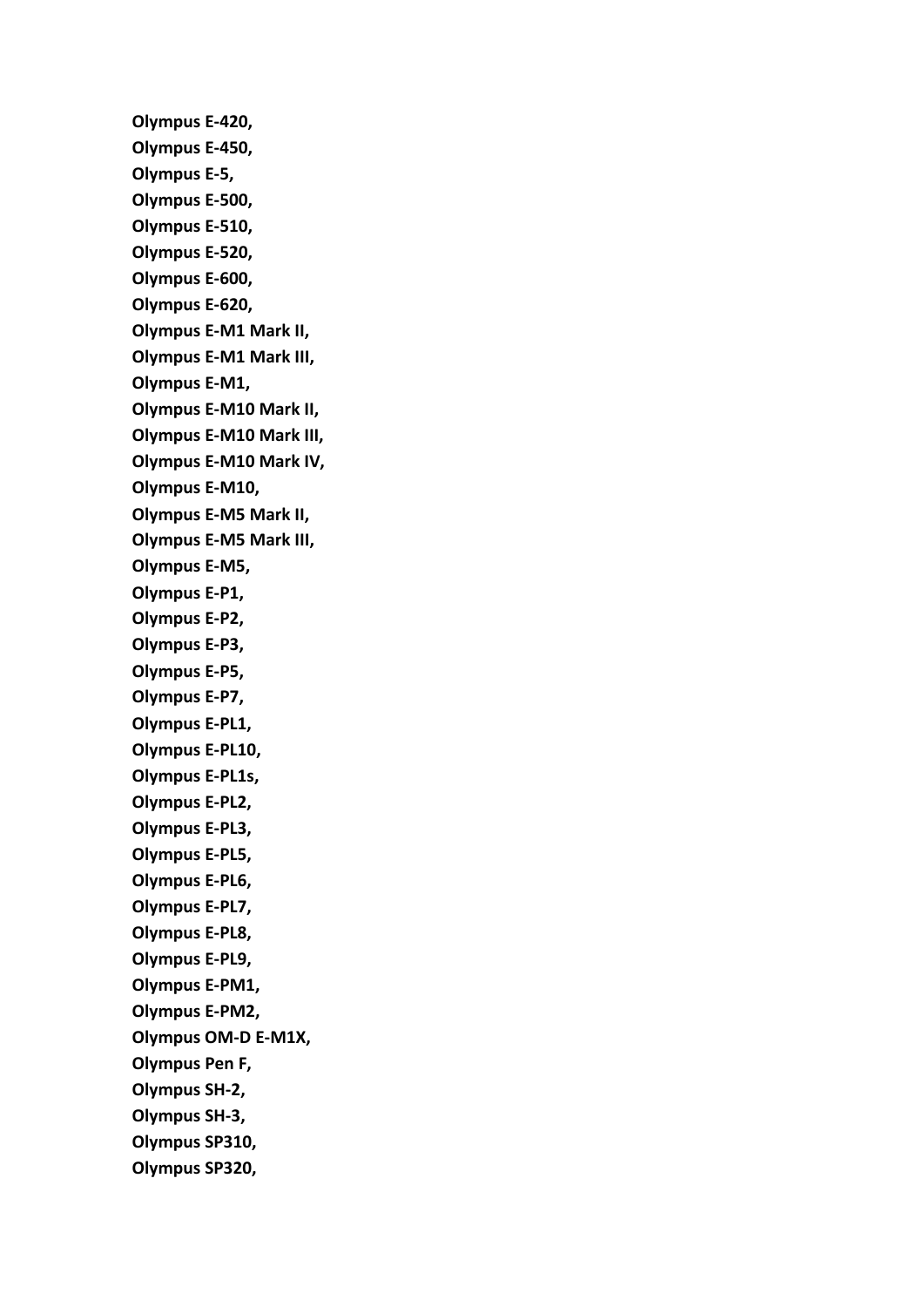**Olympus SP350, Olympus SP500UZ, Olympus SP510UZ, Olympus SP550UZ, Olympus SP560UZ, Olympus SP565UZ, Olympus SP570UZ, Olympus STYLUS1, Olympus STYLUS1s, Olympus TG-4, Olympus TG-5, Olympus TG-6, Olympus X200 / D560Z / C350Z, Olympus XZ-1, Olympus XZ-10, Olympus XZ-2 iHS, Olympus XZ-2, OmniVision 13860, OmniVision 4688, OmniVision OV5647, OmniVision OV5648, OmniVision OV8850, OnePlus A3303, OnePlus A5000, OnePlus One, Panasonic DC-FZ1000 II / FZ1000M2 / DC-FZ10002, Panasonic DC-FZ80 / DC-FZ81 / DC-FZ82 / DC-FZ83, Panasonic DC-G9, Panasonic DC-G90 / DC-G91 / DC-G95 / DC-G99, Panasonic DC-G100 / DC-G110, Panasonic DC-GF10 / Panasonic DC-GF90, Panasonic DC-GH5, Panasonic DC-GH5 II, Panasonic DC-GH5S, Panasonic DC-GX800 / DC-GX850 / DC-GF9, Panasonic DC-GX9 / DC-GX7MK3, Panasonic DC-LX100 II, Panasonic DC-S1, Panasonic DC-S1H, Panasonic DC-S1R, Panasonic DC-S5,**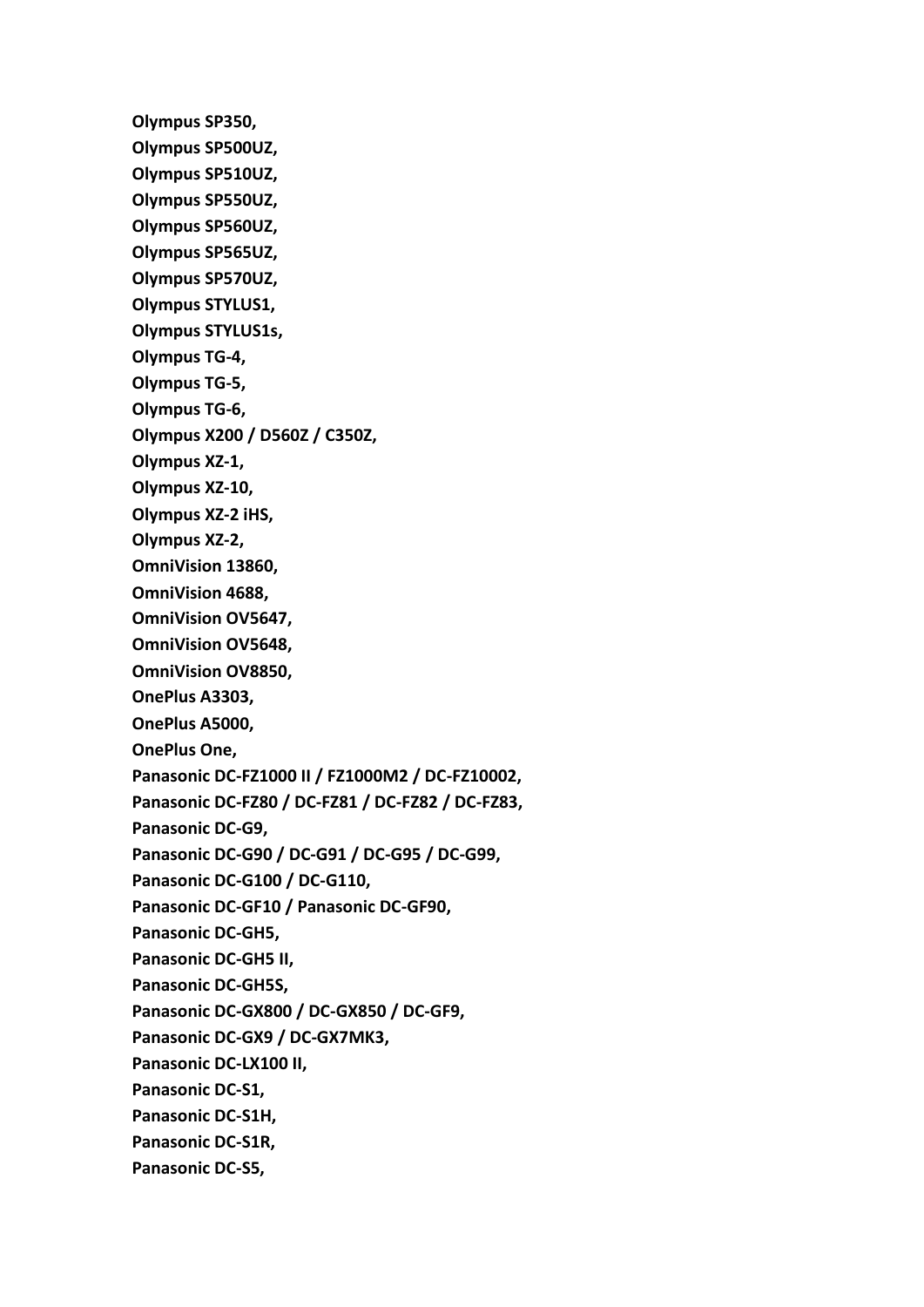**Panasonic DC-TZ200 / DC-ZS200 / DC-TZ202 / DC-TZ220 / DC-ZS220 / DC-TX2, Panasonic DC-TZ95 / DC-ZS80 / TZ96 / TZ97, Panasonic DC-ZS70 / DC-TZ90 / DC-TZ91 / DC-TZ92 / DC-TZ93, Panasonic DMC-CM1, Panasonic DMC-CM10, Panasonic DMC-FX150, Panasonic DMC-FZ100, Panasonic DMC-FZ1000, Panasonic DMC-FZ150, Panasonic DMC-FZ18, Panasonic DMC-FZ200, Panasonic DMC-FZ2000 / DMC-FZ2500 / DMC-FZH1, Panasonic DMC-FZ28, Panasonic DMC-FZ30, Panasonic DMC-FZ300 / DMC-FZ330, Panasonic DMC-FZ35 / DMC-FZ38, Panasonic DMC-FZ40 / DMC-FZ45, Panasonic DMC-FZ45, Panasonic DMC-FZ50, Panasonic DMC-FZ7, Panasonic DMC-FZ70, Panasonic DMC-FZ72, Panasonic DMC-FZ8, Panasonic DMC-G1, Panasonic DMC-G10, Panasonic DMC-G2, Panasonic DMC-G3, Panasonic DMC-G5, Panasonic DMC-G6, Panasonic DMC-G7 / DMC-G70, Panasonic DMC-G8 / DMC-G80 / DMC-G81 / DMC-G85, Panasonic DMC-GF1, Panasonic DMC-GF2, Panasonic DMC-GF3, Panasonic DMC-GF5, Panasonic DMC-GF6, Panasonic DMC-GF7, Panasonic DMC-GF8, Panasonic DMC-GH1, Panasonic DMC-GH2, Panasonic DMC-GH3,**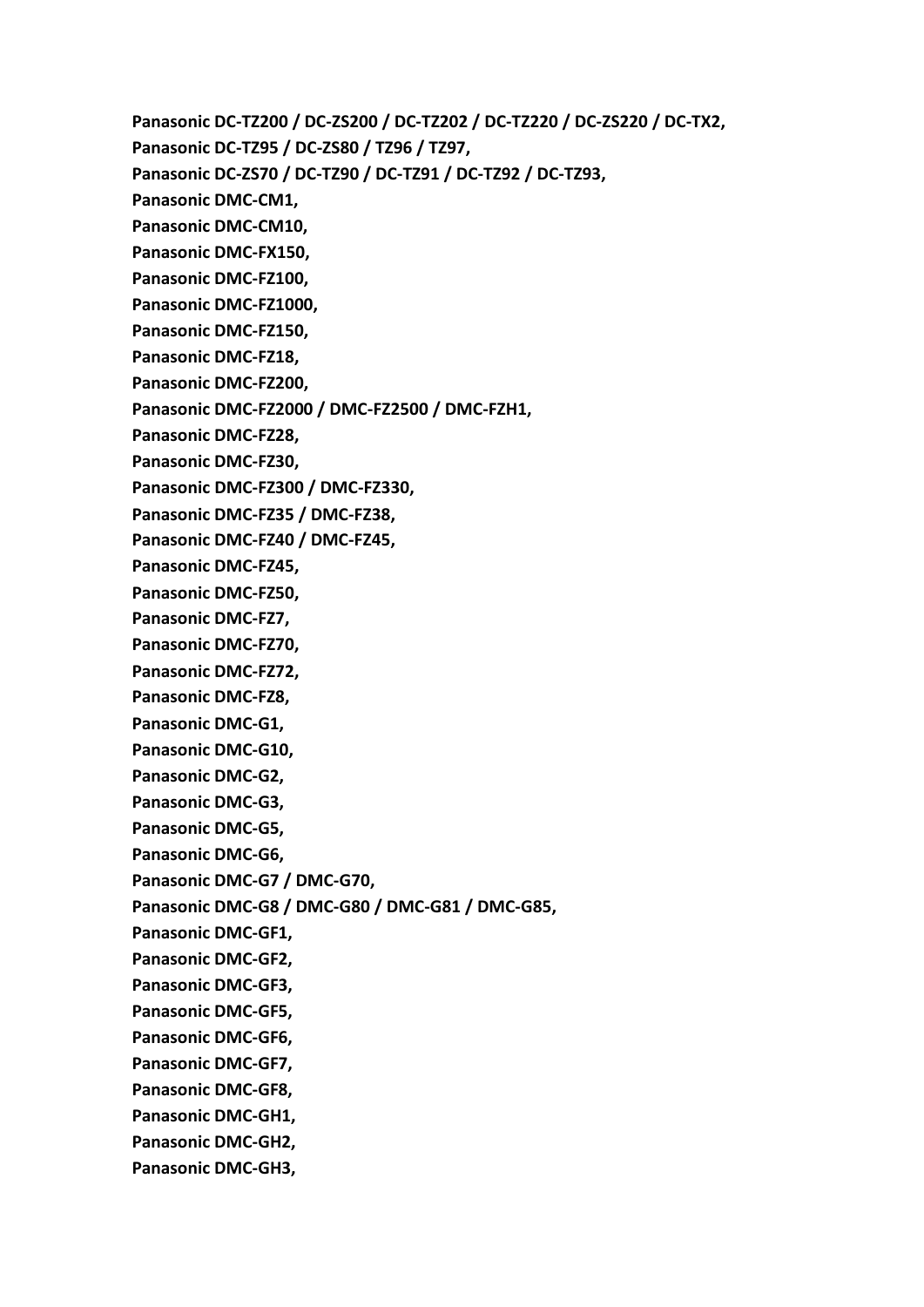**Panasonic DMC-GH4,**

**Panasonic DMC-GM1,**

**Panasonic DMC-GM1s,**

**Panasonic DMC-GM5,**

**Panasonic DMC-GX1,**

**Panasonic DMC-GX7,**

**Panasonic DMC-GX8,**

**Panasonic DMC-GX80 / DMC-GX85 / DMC-GX7MK2,**

**Panasonic DMC-L1,**

**Panasonic DMC-L10,**

**Panasonic DMC-LC1,**

**Panasonic DMC-LF1,**

**Panasonic DMC-LX1,**

**Panasonic DMC-LX100,**

**Panasonic DMC-LX2,**

**Panasonic DMC-LX3,**

**Panasonic DMC-LX5,**

**Panasonic DMC-LX7,**

**Panasonic DMC-LX9 / DMC-LX10 / DMC-LX15,**

**Panasonic DMC-TZ60 / DMC-TZ61 / DMC-ZS40,**

**Panasonic DMC-TZ70 / DMC-TZ71 / DMC-ZS50,**

**Panasonic DMC-TZ80 / DMC-TZ81 / DMC-TZ85 / DMC-ZS60,**

**Panasonic DMC-TZ82,**

**Panasonic DMC-ZS100 / DMC-ZS110 / DMC-TZ100 / DMC-TZ101 / DMC-TZ110 / DMC-TX1,**

**Panasonic DMC-ZS40 / DMC-TZ60 / DMC-TZ61,**

**Panasonic DMC-ZS50 / DMC-TZ70 / DMC-TZ71,**

**Panasonic DMC-ZS60 / DMC-TZ80 / DMC-TZ81 / TZ85,**

**PARROT Bebop 2,**

**PARROT Bebop Drone,**

**Pentax \*ist D,**

**Pentax \*ist DL,**

**Pentax \*ist DL2,**

**Pentax \*ist DS,**

**Pentax \*ist DS2,**

**Pentax 645D,**

**Pentax 645Z,**

**Pentax GR,**

**Pentax K-01,**

**Pentax K-1 II,**

**Pentax K-1,**

**Pentax K100D Super,**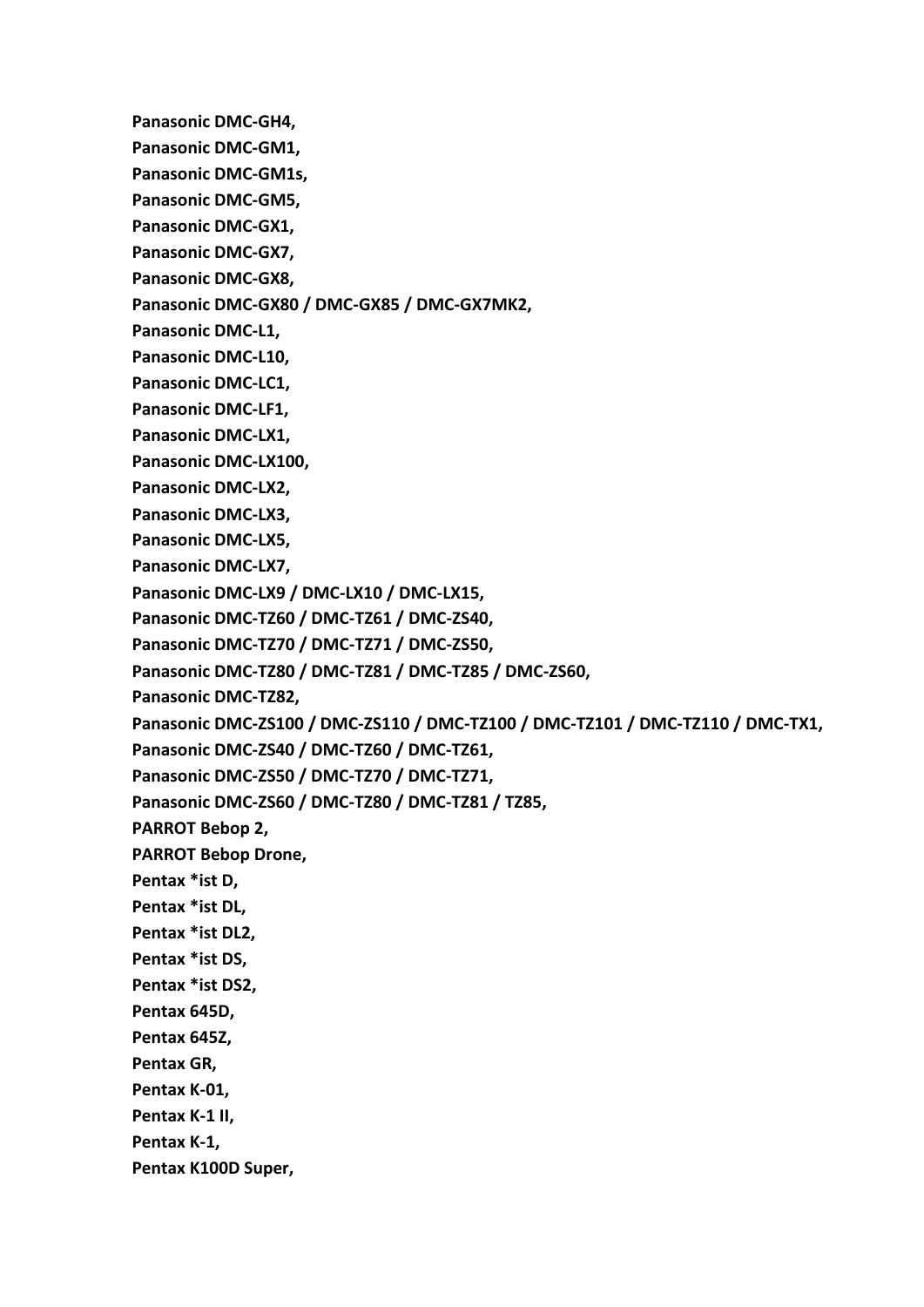**Pentax K100D, Pentax K10D, Pentax K110D, Pentax K2000 / K-m, Pentax K200D, Pentax K20D, Pentax K-3, Pentax K-3 II, Pentax K-3 III, Pentax K-30, Pentax K-5 II, Pentax K-5 IIs, Pentax K-5, Pentax K-50, Pentax K-500, Pentax K-7, Pentax K-70, Pentax KP, Pentax K-r, Pentax K-S1, Pentax K-S2, Pentax K-x, Pentax MX-1, Pentax Optio 33WR, Pentax Optio 750Z, Pentax Optio S, Pentax Optio S4, Pentax Q, Pentax Q10, Pentax Q7, Pentax QS-1, PhaseOne Achromatic+, PhaseOne H 10, PhaseOne H 20, PhaseOne H 25, PhaseOne IQ140, PhaseOne IQ150, PhaseOne IQ160, PhaseOne IQ180 IR, PhaseOne IQ180, PhaseOne IQ250,**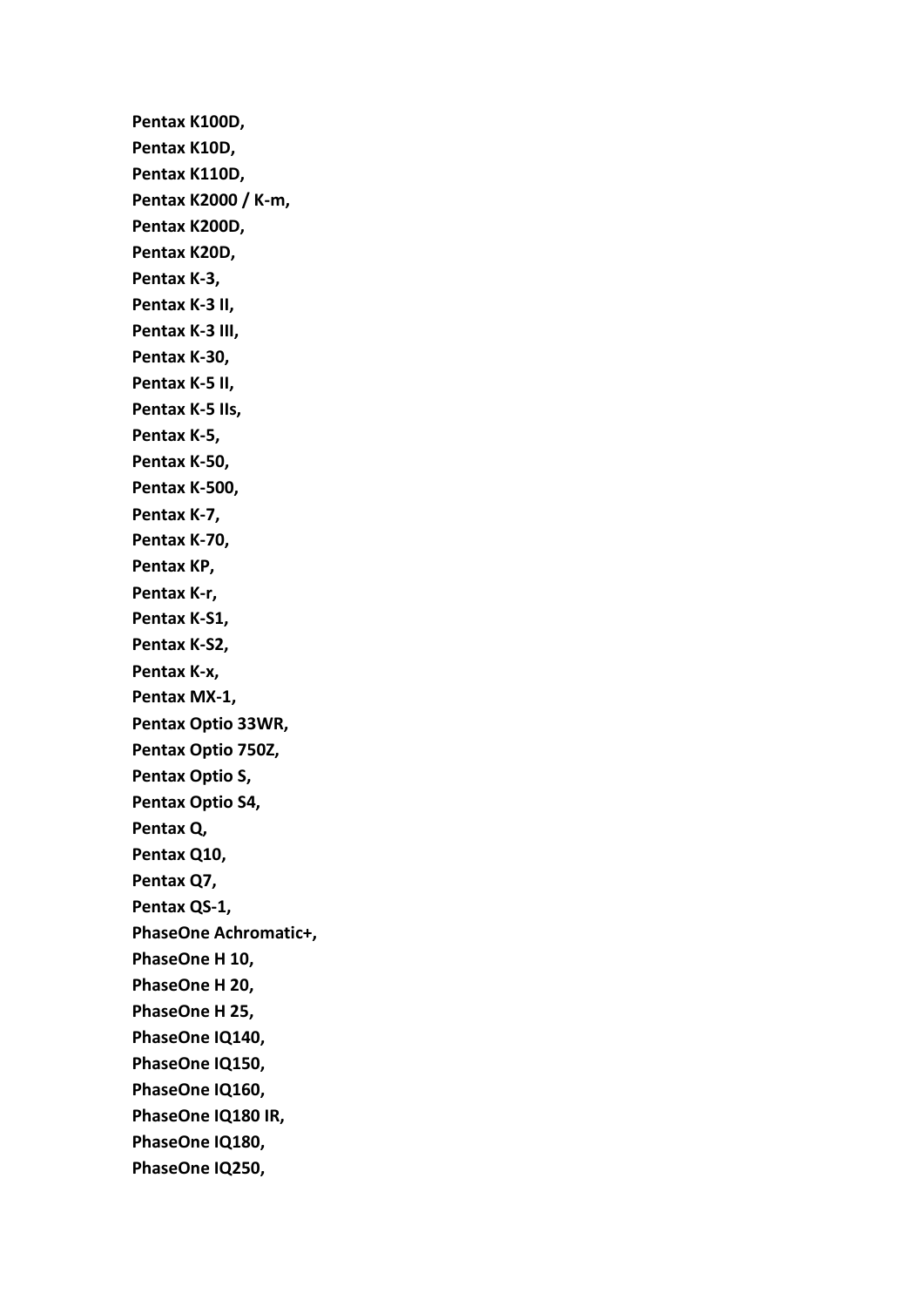**PhaseOne IQ260 Achromatic, PhaseOne IQ260, PhaseOne IQ280, PhaseOne IQ3 100MP, PhaseOne IQ3 50MP, PhaseOne IQ3 60MP, PhaseOne IQ3 80MP, PhaseOne IQ4 150MP, PhaseOne LightPhase, PhaseOne P 20, PhaseOne P 20+, PhaseOne P 21, PhaseOne P 21+, PhaseOne P 25, PhaseOne P 25+, PhaseOne P 30, PhaseOne P 30+, PhaseOne P 40+, PhaseOne P 45, PhaseOne P 45+, PhaseOne P 65, PhaseOne P 65+, Photron BC2-HD, Pixelink A782, PtGrey GRAS-50S5C, RaspberryPi Camera V2, RaspberryPi Camera, Ricoh GR Digital II, Ricoh GR Digital III, Ricoh GR Digital IV, Ricoh GR Digital, Ricoh GR II, Ricoh GR III, Ricoh GR IIIx, Ricoh GR, Ricoh GX100, Ricoh GX200, Ricoh GXR MOUNT A12, Ricoh GXR MOUNT A16 24-85mm F3.5-5.5, Ricoh GXR, GR A12 50mm F2.5 MACRO, Ricoh GXR, GR LENS A12 28mm F2.5,**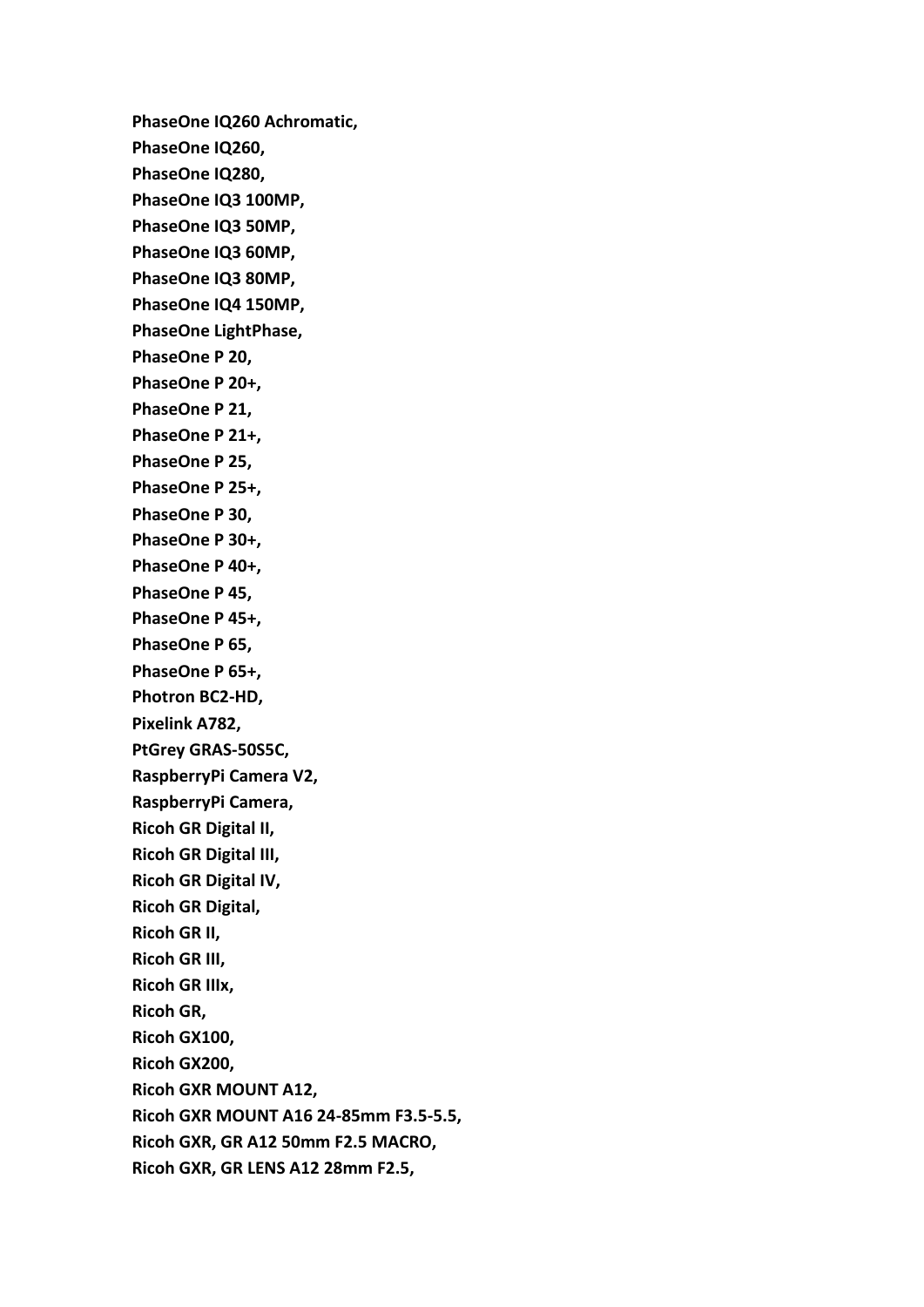**Ricoh GXR, GXR P10, Ricoh GXR, S10 24-72mm F2.5-4.4 VC, Rollei d530flex, RoverShot 3320af, Samsung EK-GN100, Samsung EK-GN110, Samsung EK-GN120, Samsung EK-KN120, Samsung EX1, Samsung EX2F, Samsung Galaxy Nexus, Samsung Galaxy NX (EK-GN120), Samsung Galaxy S3, Samsung Galaxy S6 (SM-G920F), Samsung Galaxy S7 (SM-G935F), Samsung Galaxy S7 Edge, Samsung Galaxy S7, Samsung Galaxy S8, Samsung Galaxy S8+, Samsung GX10, Samsung GX-1L, Samsung GX-1S, Samsung GX20, Samsung NX mini, Samsung NX U, Samsung NX1, Samsung NX10, Samsung NX100, Samsung NX1000, Samsung NX11, Samsung NX1100, Samsung NX20, Samsung NX200, Samsung NX2000, Samsung NX210, Samsung NX30, Samsung NX300, Samsung NX3000, Samsung NX300M, Samsung NX3300, Samsung NX5,**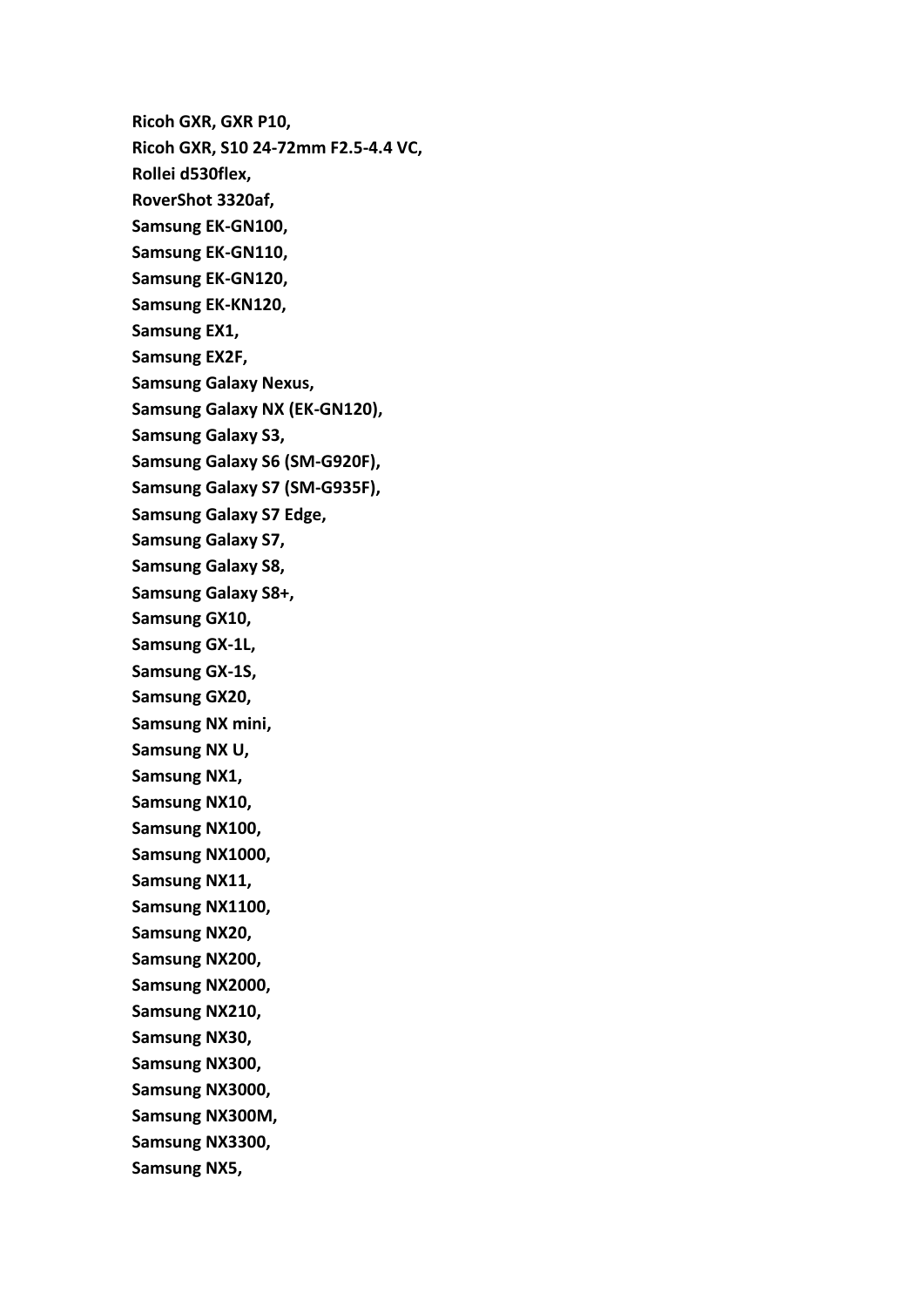**Samsung NX500, Samsung Pro815, Samsung S85, Samsung S850, Samsung TL350, Samsung TL500, Samsung WB2000, Samsung WB550, Seitz Roundshot D2X, Seitz Roundshot D2Xs, Seitz Roundshot D3, Sinar eMotion 22, Sinar eMotion 54, Sinar eMotion 75, Sinar eSpirit 65, Sinar eVolution 75, Sinar Sinarback 54, Sinar STI format, SMaL Ultra-Pocket 3, SMaL Ultra-Pocket 4, SMaL Ultra-Pocket 5, Sony A1, Sony A100, Sony A200, Sony A230, Sony A290, Sony A300, Sony A3000, Sony A33, Sony A330, Sony A35, Sony A350, Sony A3500, Sony A37, Sony A380, Sony A390, Sony A450, Sony A500, Sony A5000, Sony A5100, Sony A55,**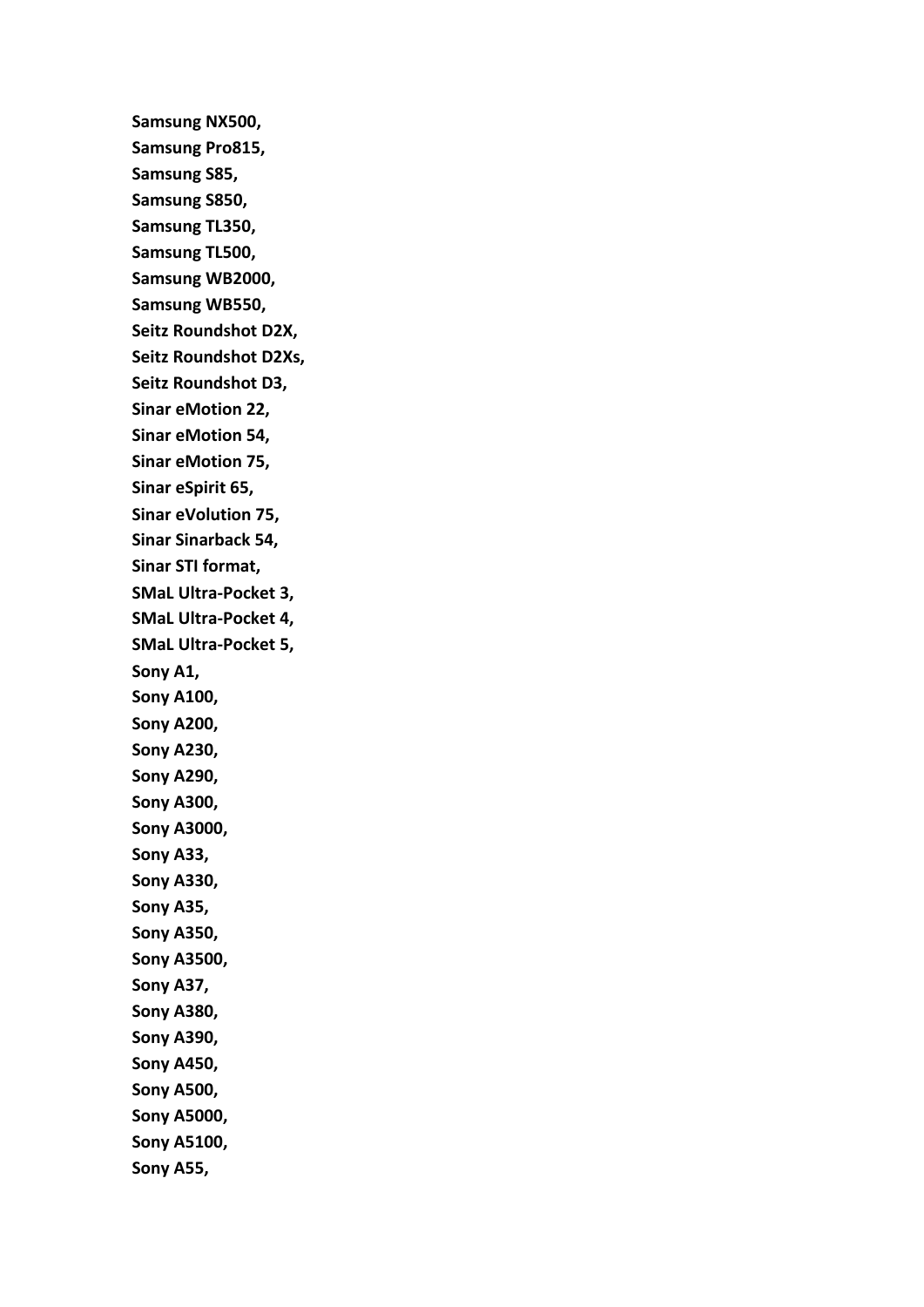**Sony A550, Sony A560, Sony A57, Sony A58, Sony A580, Sony A6000, Sony A6100, Sony A6300, Sony A6400, Sony A65, Sony A6500, Sony A6600, Sony A68, Sony A7, Sony A7 II, Sony A7 III, Sony A7 IV, Sony A700, Sony A77 II, Sony A77, Sony A7C, Sony A7R II, Sony A7R III, Sony A7R IIIA, Sony A7R IV, Sony A7R IVA, Sony A7R, Sony A7S III, Sony A7S II, Sony A7S, Sony A850, Sony A9 II, Sony A9, Sony A900, Sony A99 II, Sony A99, Sony DSC-HX95, Sony DSC-HX99, Sony DSC-R1, Sony DSC-RX0 II, Sony DSC-RX0,**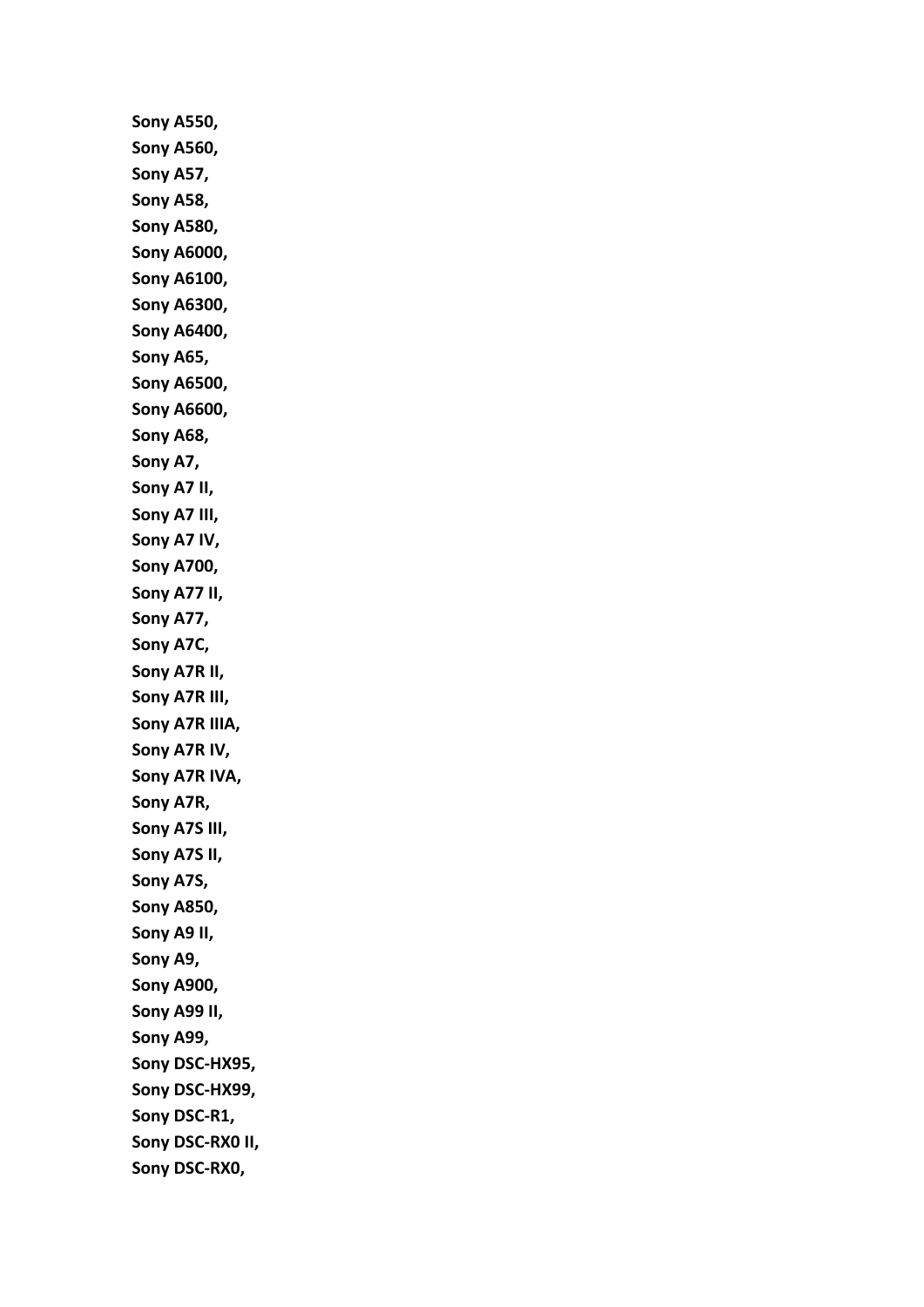**Sony DSC-RX1, Sony DSC-RX10 II, Sony DSC-RX10 III, Sony DSC-RX10 IV, Sony DSC-RX10, Sony DSC-RX100 II, Sony DSC-RX100 III, Sony DSC-RX100 IV, Sony DSC-RX100 V, Sony DSC-RX100 VA, Sony DSC-RX100 VI, Sony DSC-RX100 VII, Sony DSC-RX100, Sony DSC-RX1R II, Sony DSC-RX1R, Sony DSC-V3, Sony IMX072, Sony IMX135, Sony IMX135-QCOM, Sony IMX214, Sony IMX219, Sony IMX219, Sony IMX230, Sony IMX298, Sony NEX-3, Sony NEX-3N, Sony NEX-5, Sony NEX-5N, Sony NEX-5R, Sony NEX-5T, Sony NEX-6, Sony NEX-7, Sony NEX-C3, Sony NEX-F3, Sony NEX-VG20, Sony NEX-VG30, Sony NEX-VG900, Sony QX1, Sony XCD-SX910CR, Sony Xperia 1 III, Sony ZV-E10,**